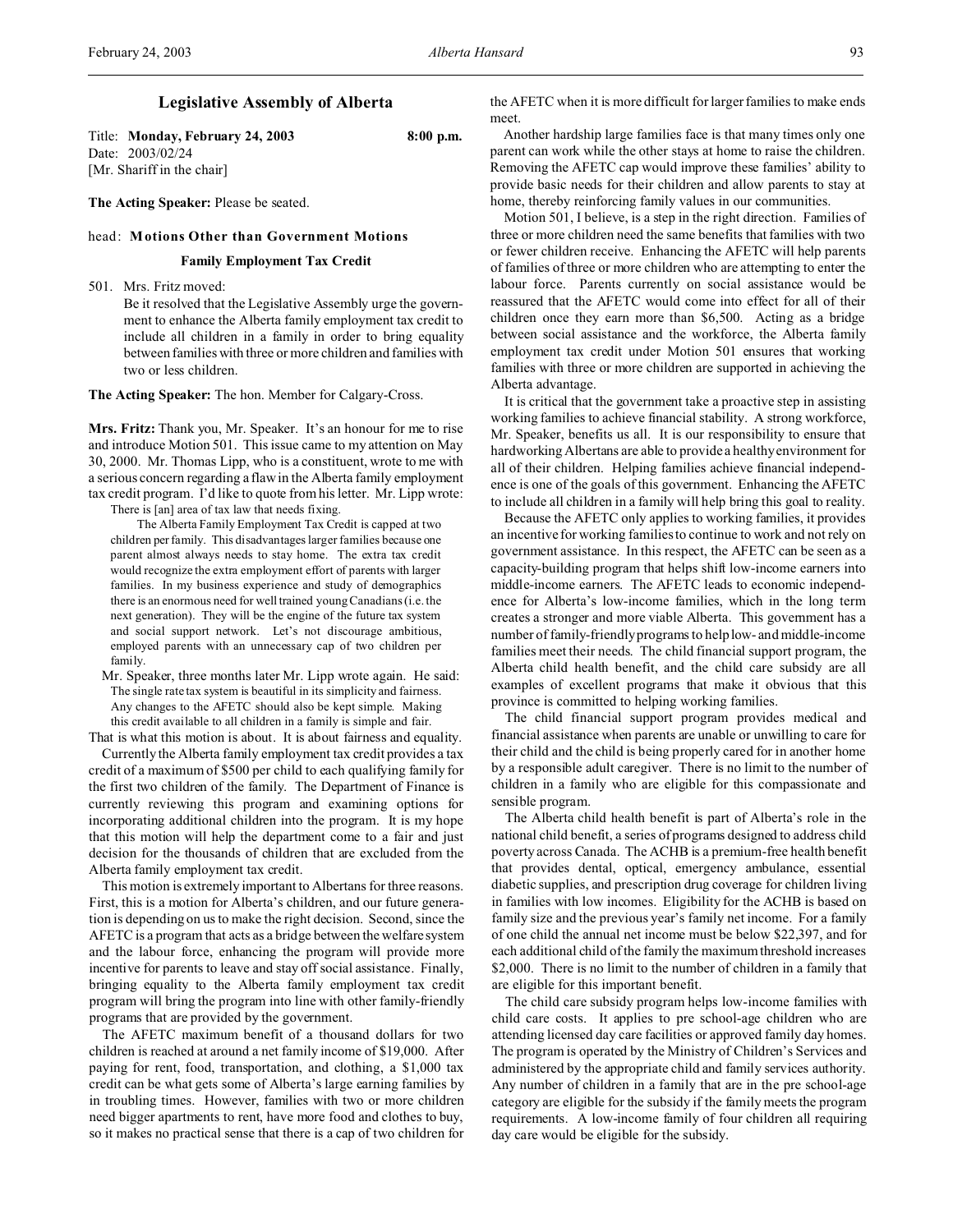Mr. Speaker, the common theme in all three of the programs that differs from the Alberta family employment tax credit program is that there is no restriction on the number of children eligible for these programs. For this government to continue to be the leading progressive jurisdiction in the country, I believe that the AFETC must be enhanced to bring it in line with all of the other policies and programs that relate to children in our province.

In conclusion, Mr. Speaker, I would like to acknowledge and thank Mr. Lipp for bringing this matter to our attention so that we can revise the AFETC program to best meet the needs of families with three or more children. In the name of equality I ask and I strongly urge all my colleagues here today to support Motion 501, and I also urge the Finance department to make a sound decision which will benefit and bring equality to all children and families as it relates to the Alberta family employment tax credit program.

Thank you, Mr. Speaker.

*8:10*

**The Acting Speaker:** The hon. Member for Edmonton-Centre.

**Ms Blakeman:** Thanks very much, Mr. Speaker, and thanks very much to the member who has proposed this motion. I know that she works hard on behalf of her constituents, and obviously she's following through on a long-ago commitment to bring forward this issue affecting at least one of her constituents.

It's a very interesting proposal. I listened carefully to what the member said, and some questions have come up in my mind. As with all nongovernment, private member motions and bills, the opposition caucus has a free vote. It's up to each one of us to decide on the bills on their own merit, so I'm looking to having some questions answered before I finalize how I'm going to vote on this.

One of my first questions, in fact, the member referred to just at the very end. It would require an increase in the budget to support this particular program, and I was wondering if there was concurrence from the Finance minister to increase the budget as it would need to be. Somewhere I've read that this program currently deals with about 160,000 families. Now, it's not giving me the information on how many children are in those families, but one presumes seeing that the issue that's being brought forward by the Member for Calgary-Cross is that the program effectively limits families gaining benefit to those families with two children. How many of those 160,000 families have more than two children, and therefore what's the added expense to the program? So there are two questions there. One is: what's the added expense? The second is: is there buy-in from the Finance minister?

One of the other questions that came to mind as I listened to the member is that this program currently almost has no cost administratively because it is tied to or tags along behind the federal child tax benefit program, so the eligibility is tied very clearly to that. If you are eligible under the federal child tax benefit program, you're in on this Alberta family employment tax credit. It strikes me that in changing the way this program operates, it would also necessitate moving away from the essentially free administration that's being offered by following so closely upon the federal child tax benefit program. In other words, in order to create equality between families, the program would either have to have an allowable maximum per child and no family limits would be put on that, or it would have to be calculated in a way that significantly differs from what the federal program is doing now, and therefore the administrative costs would also go up. It makes it more complicated to administer because somehow a formula has got to be developed that deals with this. I think it would be reflected in higher taxes or higher cost anyway for the budget and perhaps have to pull services or

benefits away from another sector because I know that this government likes to zero out things. So what will be the effect there?

I think the idea behind this proposal overall is to help lift children out of poverty. Obviously, when you look at the parameters of the program, it's not a higher income or perhaps even a middle-income program. Its lower eligibility program level is \$6,500 a year, and I think its upper level is \$50,000 a year, so we're not talking families that have a lot of dough here. I'm questioning whether this is the most effective way to help lift those children and their families out of poverty. I'm questioning whether money invested in educational opportunities isn't a more effective way to in fact lift that child forever out of poverty. I understand the good intentions that the Member for Calgary-Cross has brought forward, but I'm not sure that this motion accomplishes that goal. It seems to be working inside of a very narrow parameter.

When I'm looking at what is the most effective way of addressing poverty for children or lifting poor families out of that situation, I was quite concerned recently to hear in the media about the discussions around the differences between inner city schools and suburban schools, between urban schools and rural schools. I think there's an area that we could be looking at to try and equalize things so children have a better opportunity and, in fact, can lift themselves out of poverty. I spoke a little earlier about opportunities for life: if we teach a man to fish, then he can feed himself forever. Well, doesn't that have something to do with . . .

**Dr. Taft:** Unless he lives on Calling Lake.

**Ms Blakeman:** Particularly if he lives on Calling Lake.

**Dr. Massey:** The right half of Calling Lake.

**Ms Blakeman:** Oh, I'm sorry; the correct half of Calling Lake. Exactly.

I would be more concerned with whether there was access or opportunity for a child to take advantage of apprenticeship programs or college or institutes of technology or university rather than having to now, as we're looking into the future, seeing differential fees for certain elite faculties in education. I don't know how that's going to help a poor kid lift themselves and the rest of their family forever out of poverty.

I also question why this government is one of the few that claws back the federal child tax benefit; I think it's almost dollar for dollar. I know that the government has always said: oh, we take the money that we save there and we invest it into other programs. And I guess there are two questions: one, I still don't see how clawing back a federal program against benefits that are being offered in a provincial program helps this family or this individual in the long run; two, exactly what is the direct link? Where is that money that is being socalled, in quotes, saved? What programs exactly is it being redirected into? Is it going into hot lunch programs? Is it being linked directly into the same area that it was pulled from when we're pulling it away from the Alberta-offered programs. That has interested me for some time and I think is closely linked to what is being considered here.

Again speaking about education, if we could look more closely at how we keep kids in school and how we help kids graduate from school and, as I said, go on to some kind of postsecondary endeavour, I think it's a better way of lifting people out of poverty forever.

The last point that I have to make here is that we've just had announced in the federal budget that more money is going into the child tax benefit program, and I'm wondering, just knowing how far in advance private members are required to submit their motions and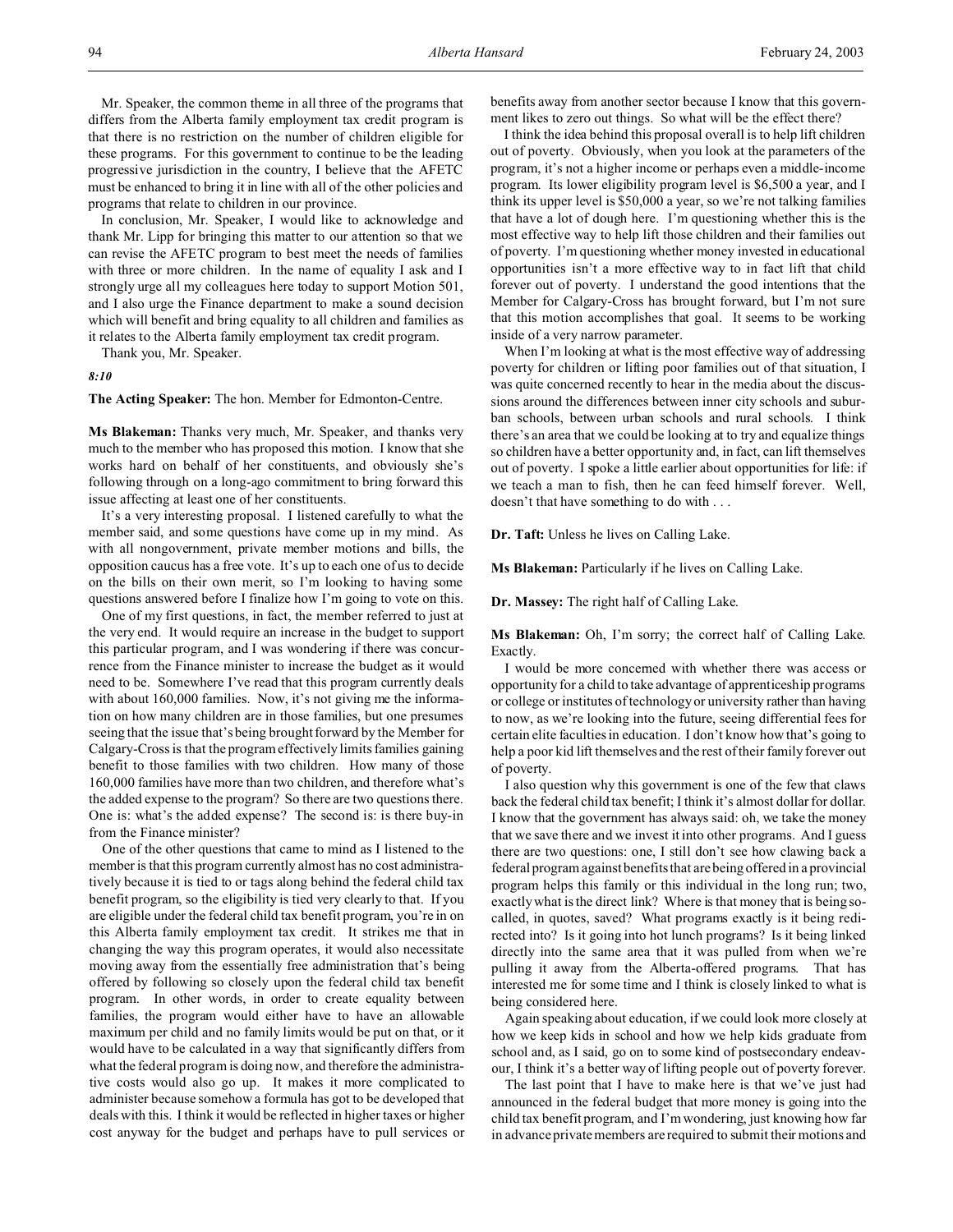bills. Obviously, the member didn't have an opportunity to consider the effect of that federal budget on what she's considering here.

**Mrs. Fritz:** Well, we waited 10 years for it, Laurie. We didn't expect it to happen.

**Ms Blakeman:** She didn't expect it to happen. [interjection] I'm looking forward to what she has to say when she gets an opportunity to speak.

I mean, there's a \$965 million per year increase in this national child benefit spread out across – these things are always spread out across years; you can never tell how much you're actually getting per year. It runs to 2007. So this is bringing a maximum annual benefit for a first child to \$324. If that money all gets clawed back, then I don't see how this motion is taking us forward.

# *8:20*

**The Acting Speaker:** Hon. member, your time has run out.

# **Ms Blakeman:** Thank you.

**The Acting Speaker:** The chair recognizes the hon. Member for St. Albert.

**Mrs. O'Neill:** Thank you, Mr. Speaker. It is an honour for me to have the opportunity to join in the debate on Motion 501. To my way of thinking, bringing forth this motion shows a great sense of priority and deeply felt concerns for our children, and anything that helps Alberta's children lead better, healthier, and happier lives is something that I want to support. To reiterate, Motion 501 urges the government to

enhance the Alberta family employment tax credit to include all children in a family in order to bring equality between families with three or more children and families with two or less children.

To use the popular expression, the motion is in other words about leveling the playing field by ending an unfair practice.

Mr. Speaker, there are many reasons why this House should give its support to Motion 501. The foremost of those reasons is perhaps also the most obvious: it is our children. It is unfortunate that there are children among us who live in poverty and children whose parents are unable to properly care and provide for them. Through no fault of their own these children are often forced to begin their lives at a disadvantage. Lifting children out of poverty is a challenge fraught with considerable difficulty. Raising children is primarily a parental responsibility, but having said that, our children and the circumstance of their well-being is a communal responsibility. The idea that the responsibility for our children is shared by all members of society is part of our thinking and our attitude.

Mr. Speaker, we work diligently to see that education is accessible to all children regardless of their parents' income. Where there is need, the government where possible offers various forms of financial assistance to parents whose financial and/or employment situation is such that caring for their children is difficult. These are all aspects of how society at large comes together and offers support to our children. We do this because we recognize that our children are not only among the most vulnerable members of society but also because they are our most precious assets, and they point to our future as we want it to be.

Motion 501 is a timely initiative aimed at rectifying lingering unfairness with regard to how the Alberta family employment tax credit is distributed to low- and middle-income working families in our province. What Motion 501 seeks to accomplish is to enhance the Alberta family employment tax credit by extending the maximum credit to include all children in a family. At the present time the maximum number of children covered under this program is two at a maximum annual amount of \$500 per child, or \$1,000 together. There are quite a few families in our province where the number of children exceeds two. A cap such as is in place disadvantages Alberta's larger families at a significant rate. Like it or not, the cap runs counter to the policy of this government to not disadvantage one group over another in the province. Families with more than two children have a greater financial burden than families with only one or two. Families with more than two children stand to benefit significantly from the outcome of Motion 501 as larger families are included under this benefit.

Mr. Speaker, Motion 501 is consistent with existing government policies stating that Albertans unable to provide for their basic needs will receive assistance. This is stated clearly in goal 5 of the government business plan 2002-2005. Rising inflation and the increased cost of living make it extremely difficult for larger families in the low- and middle-income brackets to continue to provide well for their basic needs.

Mr. Speaker, in 2001 the AFETC provided \$80 million in benefits to 160,000 Alberta families. There can be little doubt that removing the two-child limit would add more families as well as increase the cost of the program. Existing policies such as goal 5 of the government's business plan make expansion of the program imperative.

# [The Deputy Speaker in the chair]

Alberta is the envy of every other province in the country. Our economy outperforms the economies of all other provinces and also that of Canada as a whole. We lead the country in economic growth, and we have weathered the recent fiscal storms better than any other jurisdiction. In spite of this, there are several other provinces that manage to offer child tax benefit programs where there are no limits on the number of children. As well, the payments exceed those available to low- and middle-income families in Alberta. British Columbia, Newfoundland and Labrador, and Nova Scotia all have implemented child tax benefit programs without caps. My point in mentioning these other provinces is that if other provinces, whose economies have not fared quite as well as our own, can afford to provide broader and more extensive assistance to their low- and middle-income families, there's no reason why we shouldn't do the same.

Our children are both our legacy and our future. We owe it to them to help them as much as possible, particularly where doing so can give a child an opportunity to live a life of possibility. For these reasons, Mr. Speaker, I will support Motion 501, and I urge all my colleagues to do the same. Simply put, it is the right thing to do.

Thank you.

**TheDeputy Speaker:** The hon. Member for Edmonton-Mill Woods.

**Dr. Massey:** Thank you, Mr. Speaker. I'm pleased to have the opportunity to speak to Motion 501 this evening, urging the government

to enhance the Alberta family employment tax credit to include all children in a family in order to bring equality between families with three or more children and families with two or less children.

I agree with the mover of this motion. I think anything that can be done to make life easier for low-income families or families of limited means is worthy of our consideration and worthy of our support. I think it's unfortunate that in a province and in the midst of the great wealth that is being generated in this province, we have families who find themselves in the position of having to look to the tax system for relief to try to make ends meet. As much as I will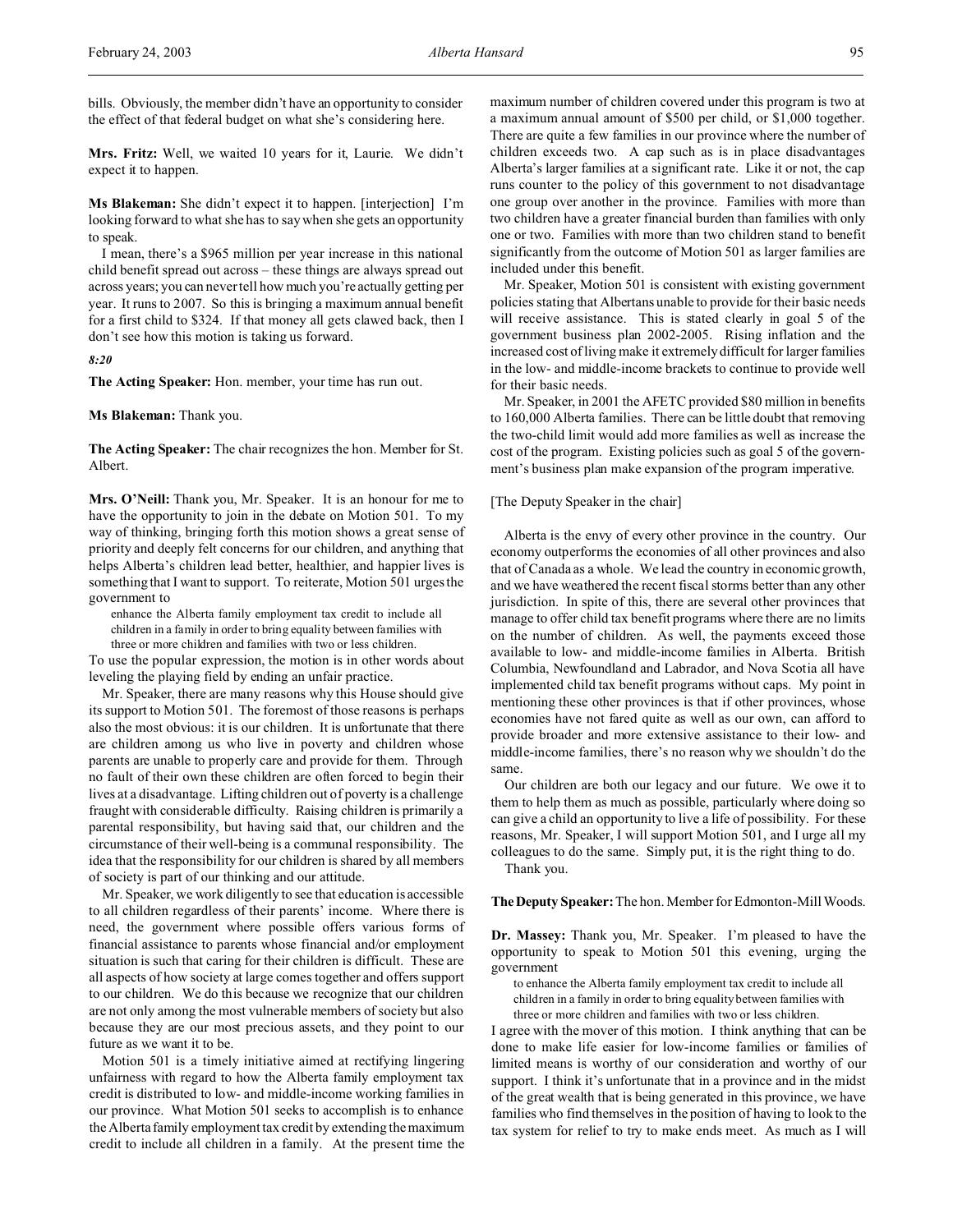support the motion because it's an attempt to help those families – and goodness knows they need all the help they can get – I think that it's a motion that should be much broader and should contain a lot more than what we see in front of us this evening.

# *8:30*

I think one of the issues that has been before this Assembly for years has been the amounts of money that are made available to families living on SFI. No matter how you manipulate the tax system, what really counts to low-income families and families of limited means is the money in the pay packet on the 15th or the 30th or 31st of each month. That's where those families look for help, and it's really what impacts their life on a daily basis. I think that it's unfortunate that as one of the wealthiest provinces in this dominion we have not seen fit to make sure that those benefits are paid at a level that would make this kind of tax benefit more problematic for families. I think that if we were doing our job, looking after our neighbours, this kind of a tax credit would not be needed.

If you look at the numbers, they're really quite staggering. Each family who participates in the program is entitled to receive \$500 per child with a maximum of \$1,000 for the calendar year, and the credit is calculated at a rate of 8 percent of family working income over \$6,500 and is reduced by 4 percent of family net income over \$25,000. If you can think of yourself these days, Mr. Speaker, living on \$6,500 or even \$25,000 and trying to raise a family, I think you get some idea of how staggering the problem is for families and how badly they need some relief whether it's in the form of a tax credit but preferably in the form of direct aid.

We seem to have two minds in terms of helping people who need some help. On one hand, we'll have motions such as this, that seems to embody great sympathy for those families and the plight they find themselves in, and on the other hand we have programs like the supports for independence where we seem to be afraid to give those families too much, that we might be overdoing it were they to live a comfortable life, the notion that the pressure has to be kept on them at all times to get out and get a job. I think it's the discrepancy between this member's motion and what is done in the province that I find disturbing. I think that if you have lived in poverty, the way in which it degrades you and those around you is devastating and the judgments that are made about you because of your financial situation are for the most part unwarranted.

As I listen, Mr. Speaker, to the families in my constituency that need help, I wonder just how well we are, as I said before, looking after our neighbours. I'm going to support the motion, but I'm also very, very keen that the motion become part of a larger package that looks at the plight of low-income families and families with limited means and does more than tinker with the tax system. This is one thing we can do, but it's minimal in terms of the kind of help and the kind of assistance that these families need.

I think that with those comments, Mr. Speaker, I'll conclude.

# **The Deputy Speaker:** The hon. Member for Grande Prairie-Wapiti.

**Mr. Graydon:** Thank you, Mr. Speaker. It gives me a great deal of satisfaction to rise tonight and join in the debate on Motion 501, sponsored by the hon. Member for Calgary-Cross. I'd like to take a moment to acknowledge the hon. Member for Calgary-Cross for bringing forth this initiative. It's a reminder to all of us that family values are and should remain a cornerstone of this government and its policies.

Mr. Speaker, there's no denying that the children represent our future in this great province, and it must be our mission as a society

and as a government not to leave a single one out. We owe it to our children to provide them with the best education, health care, and family service support in order to foster an environment for them to grow into future leaders and strong contributors in a vibrant society. It is in Alberta's interest to promote and facilitate strong family units. It is from the family that a young child learns about values, respect, and integrity. These virtues lay the foundation for a productive and responsible human being, one that makes a positive contribution to society. More and more people understand that childhood experiences influence success and happiness later in life. Many things affect these experiences, including parenting, family and community supports, income, and social services.

Families living on low incomes often face particular challenges in meeting the needs of their children. Financial support, social services, and early intervention can help address some of the difficulties that might otherwise lead to a need for costly services later in life. The Alberta government took the initiative in 1999 to divide the family and social services ministry to form, among others, the Children's Services ministry. One of the goals of forming this separate ministry was to devote resources to needs specifically centred on children. The province of Alberta, Mr. Speaker, has taken great strides in creating a family-friendly environment. From the introduction of the Alberta family employment tax credit, AFETC, in 1997 to the Alberta child health benefit, ACHB, to the child financial support program, this province has a strong record of promoting a cohesive family unit.

The Alberta family employment tax credit is a program funded by the Alberta government to help working families provide for their children. The program's main objectives are to support children in low- and middle-income families and provide incentive for the parents of these children to continue to work. Similar to the federal national child benefit the intent of the Alberta family employment tax credit program is to reduce child poverty and to support parental attachment to the labour market. The AFETC provides important support outside of the social assistance system for low-income working families. In 1998 the maximum credit was doubled so that more families could qualify for the benefit. In 2001 the AFETC provided \$80 million in benefits to 160,000 Alberta families.

Mr. Speaker, while the AFETC is a very well-respected and effective program for helping families provide for their children, it lacks a level of equality that is so greatly needed. Currently the Alberta family employment tax credit program provides a maximum \$500 tax credit per child to each qualifying family for the first two children of each family. Motion 501 would urge the government to remove the two-child limit under the existing AFETC program thereby providing a tax credit for every child in the family. Motion 501 is aimed at providing a level and equal playing field for all families in need of assistance.

The AFETC has several parameters. First, there is the phase-in rate, the phase-out rate, income thresholds, and credit amounts. The phase-in rate of 8 cents for every dollar earned on income over \$6,500 ensures that this credit program rewards increasingly a working family's income. It is reduced by 4 percent of family net income over \$25,000. This is known as the phase-out stage, and to qualify, family net income for the previous year must have been below \$50,000.

### *8:40*

The Alberta family employment tax credit program provides an important support outside of the social assistance system for lowincome working families. In 1998 the maximum credit was doubled in order that more families could qualify under the benefit. In 2001 the AFETC provided benefits, as I mentioned, to 160,000 Alberta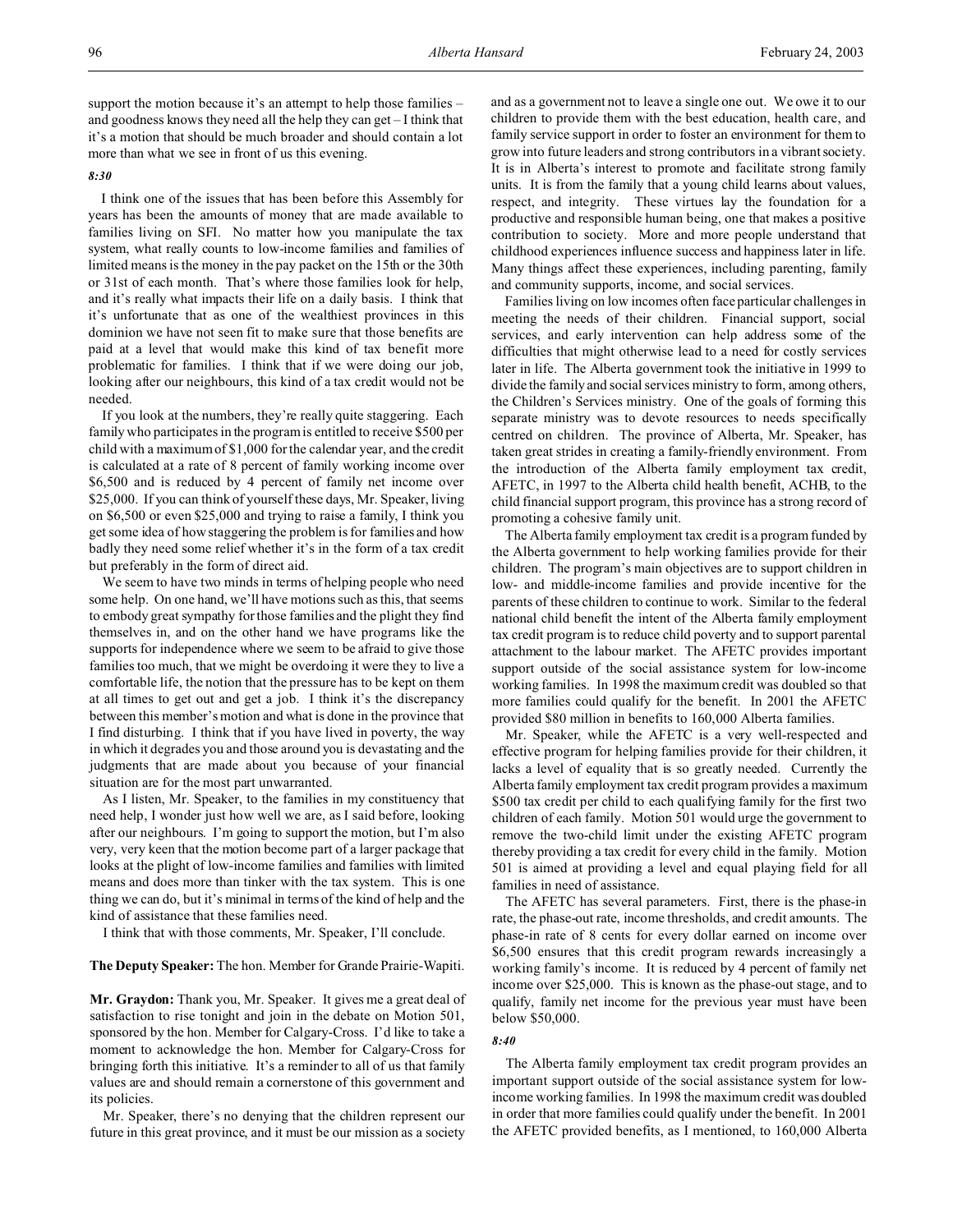families. Mr. Speaker, these figures go a long way in establishing the profound benefit that the AFETC provides to low-income working families, but it's lacking in one crucial area, and that is equality. Equality amongst the children who are included in this program is essential, and that is one of the premises behind Motion 501.

Another factor behind Motion 501 is the improvement of one of Alberta's family-friendly programs. The province of Alberta should be proud of the emphasis it has placed on its status as a familyfriendly jurisdiction. Mr. Speaker, another family-friendly program offered alongside the AFETC is the Alberta child health benefit. The Alberta child health benefit program is part of Alberta's role in the national child benefit, which is a series of programs designed to reduce child poverty across Canada. The Alberta child health benefit, or ACHB, is a premium-free health benefit plan that provides 100 percent coverage on dental, optical, emergency, ambulance, essential diabetic supplies, and prescription drug coverage for children living in families with low incomes. ACHB is for children under the age of 18 who are living in families with low incomes. Eligibility is based on family size and the previous year's family net income, similar to the AFETC program.

The child financial support program, Mr. Speaker, is another program offered here in our family-friendly province. The child financial support program, or CFS, provides medical and financial assistance when parents are unable or unwilling to care for their children and the child is being properly cared for in another home of a responsible adult caregiver. To qualify for this program, a caregiver may be eligible to receive benefits on behalf of a child if the child's parents have provided written consent and the child will be properly cared for in the home of the caregiver or if the child's income does not exceed the financial guidelines of the program. The amount of the monthly benefits received under this program can vary based upon the age of the child, the income of the child, and the relationship of the caregiver to the child. It is important to remember that while receiving benefits from child financial support, children can also receive medical benefits under the Alberta child health benefit program.

Mr. Speaker, I have shown here that Alberta is indeed a familyfriendly province with many effective and compassionate programs aimed at improving the lives of so many underprivileged children. Motion 501 goes the next step by bringing an equality factor to the equation, an equality that crosses between families with three or more children and families with two or less children. Programs such as the child financial support program and the Alberta child health benefit offer some very valuable assistance to many Alberta families. It is the goal of Motion 501 to introduce the same type of equality of benefits that these programs offer our families and their children.

As stated, currently the Alberta family employment tax credit program provides a maximum \$500 tax credit per child to each qualifying family for the first two children in each family. Motion 501 would move to change the stipulation of the two-child limit thereby providing a tax credit for every child in the family.

I would like to encourage my colleagues, the hon. members here in the Assembly, to vote in favour of Motion 501. Thank you, Mr. Speaker.

**The Deputy Speaker:** The hon. Member for Red Deer-North.

**Mrs. Jablonski:** Thank you, Mr. Speaker. It's my pleasure to join the debate supporting Motion 501, sponsored by the hon. Member for Calgary-Cross. I'd like to congratulate the Member for Calgary-Cross for raising this very important concern.

Extending the Alberta family employment tax credit to three or

more children from the existing maximum of two helps strengthen the pool of resources available for parents. It seems to me that we should be extending some help to the larger families, and as every parent here knows, help is always welcome. Children can bring great joy and fulfillment that cannot be measured in dollars. Nonetheless, raising a child is a costly endeavour, and it costs more every year.

The Alberta family employment tax credit is a program funded by the Alberta government to help working families provide for their children. The program's main objectives are to support children in low- and middle-income families and to provide incentive for the parents of these children to continue to work. To help in the support of children is admirable and important, but it's more admirable to extend the support to all children.

The Alberta family employment tax credit helps support lowincome earners re-entering the workforce and provides a bit more incentive for unemployed people to get back to work. Motion 501 simply extends the scope of this successful program to include families with three or more children. Re-entering the workforce is not easy. Extending tax credits would help encourage this. Currently the program operates by providing a tax credit of \$500 per child in a family with two children. I think this program works because it gives people incentive to move away from income support programs as a means of providing for their families. Mr. Speaker, the Alberta family employment tax credit operates more like an investment program rather than a support program, and I can't think of anything better to invest in than our children.

Mr. Speaker, the goal of any social program should be to encourage people back into the workforce as soon as possible. I believe that Albertans would prefer to earn their own way rather than rely on government assistance. The Alberta family employment tax credit recognizes the realities of returning to the workforce while trying to raise a family. There are people in Alberta who have a harder time finding and keeping stable employment, but the situation becomes more complicated when children are involved. This tax credit helps build the bridge between unemployment and a solid return to the workforce.

The overriding goal of Alberta's support programs is to give people the best environment possible to be independent. This government decided a long time ago that people should not be living off Alberta's support system if they were able to work. Since the early 1990s Alberta's support programs have been designed to protect people from impoverishment and prevent people from taking free rides at the expense of taxpayers. This tax benefit is an extension of this philosophy by providing increased incentive for people to keep their jobs.

Mr. Speaker, as we heard earlier this evening, there are two primary financial and health benefit programs that complement the Alberta family employment tax credit and protect low-income earners and their families from economic hardship and costs associated with health problems. The reality is that low-income earners often live from paycheque to paycheque. This can pose problems for families when children get sick. First of all, there's the Alberta child health benefit. This program is part of Alberta's role in the national child benefit program designed to address child poverty across Canada. As we heard, the Alberta child health benefit helps families by providing coverage for various services including dental, optical, emergency ambulance, essential diabetic supplies, and prescription drug coverage for children living in families with low incomes. The program is based on family size and the previous year's family net income. The tax credits earned by low-income Albertans don't necessarily have to be used for health-related products because of the coverage provided by the Alberta health benefit.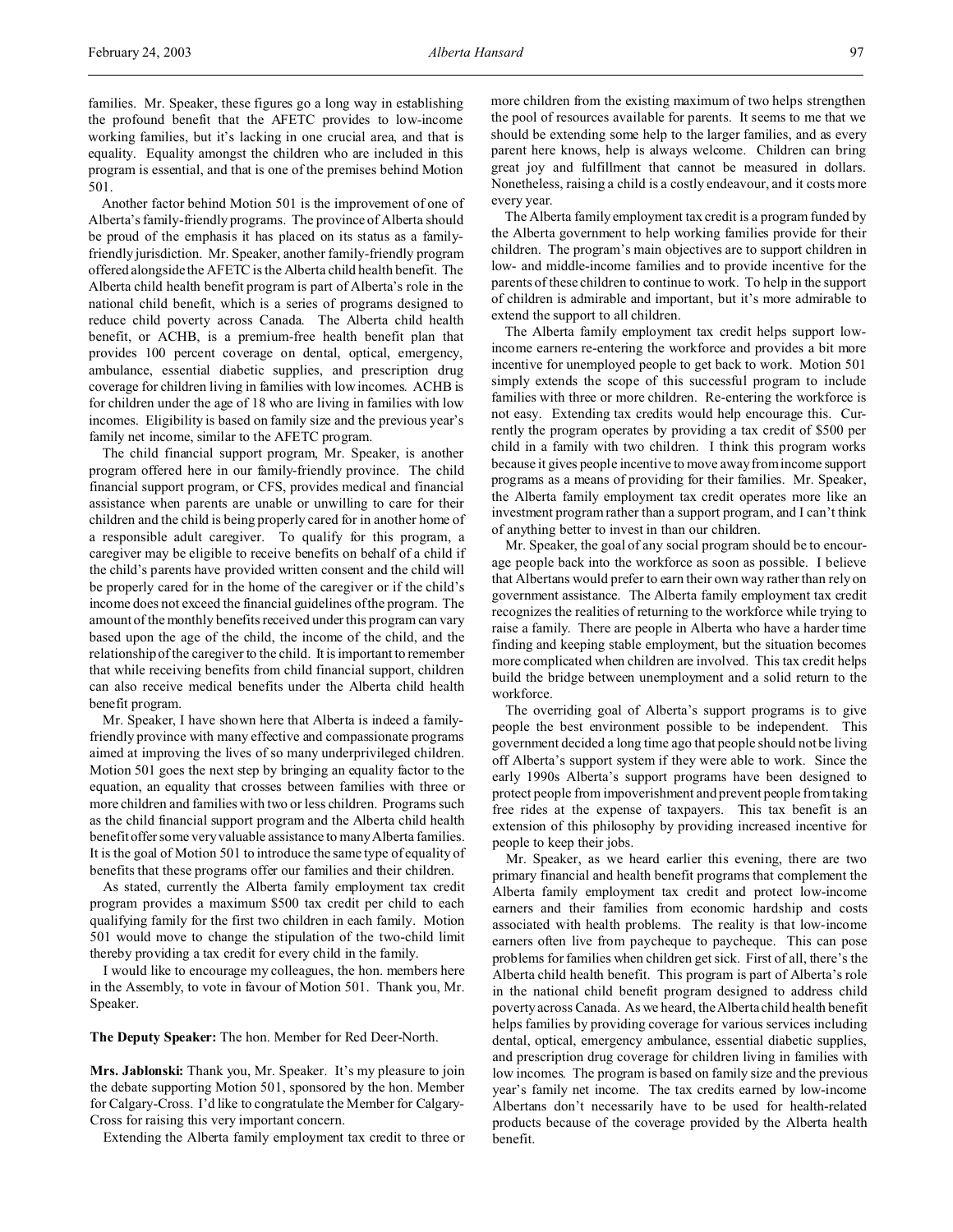The second program that helps ensure the safety and health of low-income families is the Alberta adult health benefit, formerly known as the extended health benefit. This provides free health benefits to people and parents who leave supports for independence for work.

#### *8:50*

Low-income families must be healthy to succeed. I see no reason not to extend the credit program to include families with three or more children. Doing so would encourage more families to consider working rather than relying on income support. Other programs supporting low-income families have no cap on coverage based on the number of children in a family. The Alberta family employment tax credit should be consistent with other programs supporting independent families.

Mr. Speaker, Alberta continues to enjoy a growing, prosperous economy. Each year hundreds of jobs are created in Alberta by a variety of industries, and employers need to fill these positions. The unemployment rate in Edmonton, for example, is currently under 5 percent. This is incredibly low considering the state of the global economy. I mention this fact because there are opportunities for people to do better in Alberta.

Mr. Speaker, studies have shown that the first two children born in a family pose a much greater financial hardship than any children born after them. There are a variety of reasons for this as there are many costs related to establishing a home suitable for children. However, three or more children still pose financial challenges for families, and a tax credit could help larger families overcome these pressures.

Motion 501 would be an investment in Alberta families. Support for low-income Albertans will give them incentive to work. The tax credit program will provide families with more income to provide for their families and make them healthier. Studies have shown that healthier children perform better in school. Better grades will open doors for postsecondary education and a better standard of living. I realize that a tax credit is only part of the scenario. I believe that a lot more needs to happen besides raising a tax credit to better the lives of low-income Albertans. Motion 501 is a small step in the right direction.

Finally, Mr. Speaker, I would once again like to thank the hon. member for introducing Motion 501. If passed, this motion would help many Alberta families adjust to employment and independence. The Alberta family employment tax credit already helps thousands of Albertans and their families. Motion 501 will make it better by expanding the scope to include families with three or more children. In this day and age, with the number of children being reduced in Canadian families, I think that to extend this tax credit would encourage more than 1.5 children in a family. Motion 501 would not be a quick fix, but it would help larger families adjust to living independently. Healthy and happy and successful families are the cornerstones of a happy and successful Alberta.

I will support Motion 501 because it's the right thing to do, and I ask my colleagues to also support Motion 501. Thank you.

**The Deputy Speaker:** The hon. Member for Edmonton-Riverview.

**Dr. Taft:** Thank you, Mr. Speaker. I am happy to rise and talk for the minutes that remain on this particular issue. I think it's a great discussion we've been having, and we'll be able to continue later on in debate on Bill 1 the whole discussion about the importance of families and children and income and poverty and so on.

The details of the motion have been reviewed for the record. I don't need to go through those at any great length. I would like, though, to commend the Member for Calgary-Cross for her good intentions, I think, in bringing this forward. I have no doubt that she shares concerns that all of us have for improving the lives of families living with very low incomes and especially the children in those families. So I'm inclined on the basis of the intentions and the idea here to support this motion.

On the other hand – and this is frankly why we have the kinds of debates that we have or try to have here – there are some questions that are left with me that cause me doubts about supporting the motion. While the motion presumably would increase the income level of children in poor families, my concern, like that of both of my colleagues, is: is this enough, or should we be spending that money on ways to provide these families with the skills to move out of poverty? Is there a risk in bringing this particular motion in that we'll actually be sustaining people at a poor level? I don't know, and I'm not sure that the numbers have been worked through one way or the other, the analysis that's been done on that.

Would we be better, for example, taking the costs of this bill and putting it instead into, say, early childhood education programs or nutrition programs? Those are issues that I struggle with on all of these debates. It doesn't mean that I'm opposed to this bill; it means that I'm simply trying to expand the debate. I should say that I'm not opposed to this motion. It's not a bill yet. Maybe someday it will be a bill. But I'm trying to reflect on the broader issues that are touched on or are raised by this particular motion.

The costs of administration have been mentioned here. There's no sense here of the costs of administration of this motion if it ever did become law. What would those be? I'm wondering if the Minister of Finance has any insight into that particular issue.

There's also a question of how this works with the federal child tax benefit, which has been substantially increased and will be, I believe, substantially increased further in the next four years. I guess I would like to have more information on exactly what this proposal would entail: what it would cost, who it would benefit, how many people it would benefit, and how much they would benefit.

So I have a great number of questions about the impact of the motion. I don't question the motives of it. I don't question the importance of improving the lot of people living at very low incomes and especially children.

With those comments – and I see we're just about running out of time for this level of debate this evening – I will take my seat and review *Hansard* and listen to the closing comments of the sponsor of the motion before I finally make up my mind which way to stand on this.

Thank you, Mr. Speaker.

**The Deputy Speaker:** Calgary-Cross, in the one minute remaining today and four minutes next Monday, your final comments.

**Mrs. Fritz:** Well, thank you, Mr. Speaker. In closing, I would like to refer to a letter that was written by the same constituent that I talked to you about earlier, Mr. Tom Lipp, where he wrote:

I would like to recommend the cap of two children per family be removed for the following reasons:

1. This cap disadvantages families with three or more children. Such families already have a greater financial struggle, and would make good use of any extra funds from the AFETC.

**The Deputy Speaker:** Hon. member.

**Mrs. Fritz:** Two, "The removal of this cap would be in keeping with the family friendly policies of the Alberta Government."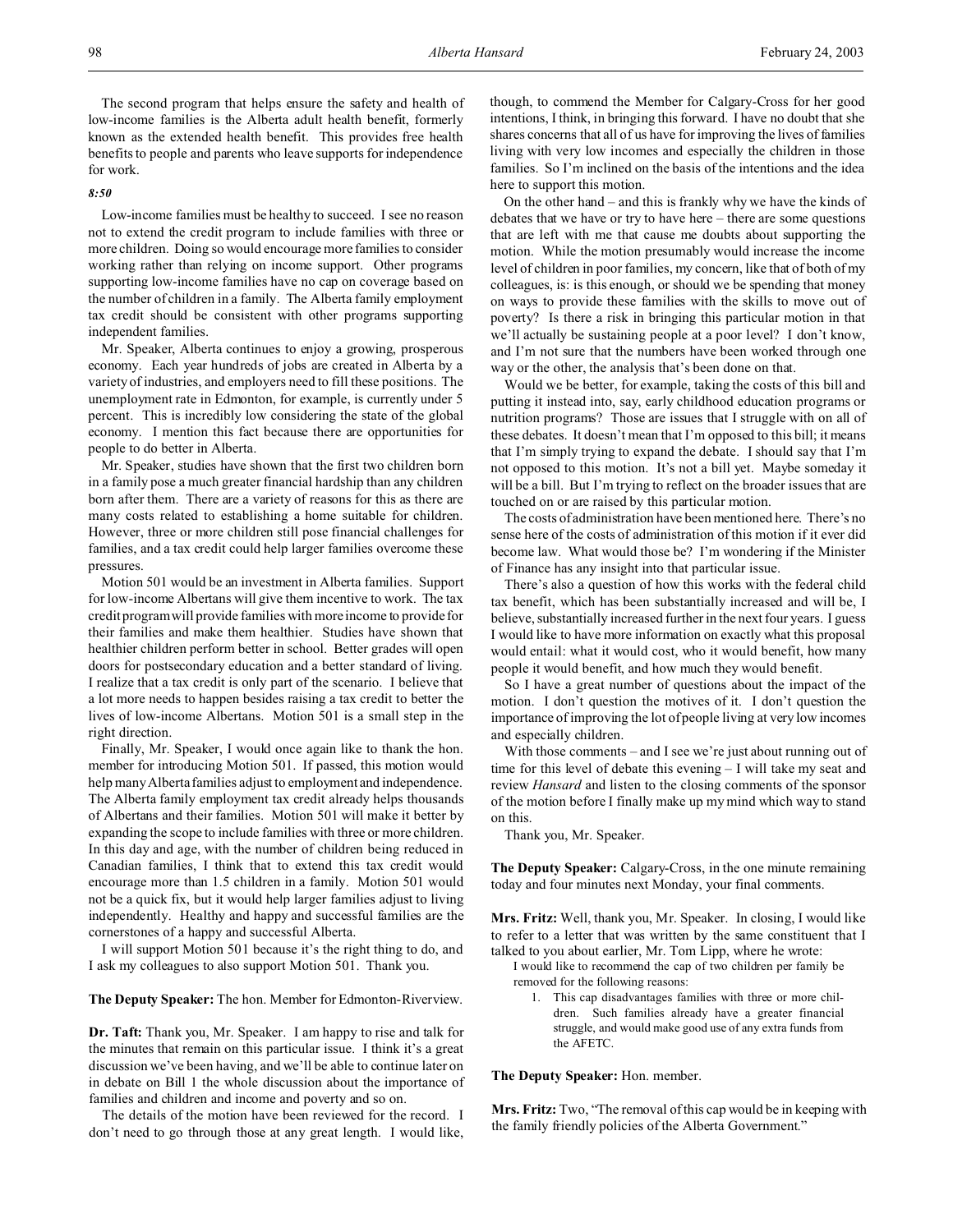# **The Deputy Speaker:** Hon. member.

**Mrs. Fritz:** And: "I appreciate Alberta's leadership's desire to strengthen families."

Having said that, Mr. Speaker, I call for the question.

# **Speaker's Ruling Speaking Time**

**The Deputy Speaker:** Too late. We've gone over, and I've been standing here for 30 seconds.

One of the problems with this particular set of rules is that we have 60 minutes in which to do a 65-minute debate. That's why the chair admonished you: in the one minute and the four minutes next day. So it'll have to be next day. I'm sorry; those are the rules that we've all agreed to.

# *9:00*head: **Government Bills and Orders** head: Second Reading

# **Bill 5 Line Fence Amendment Act, 2003**

**Mr. Goudreau:** Thank you very much, Mr. Speaker. It's a great pleasure for me to stand today and move second reading of Bill 5, the Line Fence Amendment Act.

The Line Fence Act was enacted in 1980 to provide rural residents with a cost-sharing and dispute settlement framework that was primarily created to deal with livestock fencing issues. A fence that is mutually beneficial to two landowners of adjacent land occurs quite frequently in rural Alberta. One landowner will erect a fence, and if the fence provides a benefit to the neighbouring landowner, the neighbour will contribute to the cost of the erection, maintenance, and repair of the mutually beneficial fence. This concept is very simple, and it has been effectively applied to a great number of instances where fences benefited two rural neighbours. It is a costeffective and efficient way to build and maintain a fence. Having neighbours build two overlapping fences to contain each of their respective herds just doesn't make any sense. The Line Fence Act is effective and is accomplishing everything it was intended to do, but there is a need for clarification. The bill being brought forward provides this needed clarity.

Urban residents are increasingly citing the Line Fence Act in instances for which it was not intended. With these citings, municipalities are being faced with the situation of having to share in the cost of a private landowner's fence. Mr. Speaker, municipalities should not be burdened with costs attributable to private fence construction and maintenance bordering on public lands where the legislation being applied was not intended for that situation. This use in an urban setting is completely against the original spirit of the Line Fence Act.

Bill 5 will ensure that the original intention of the Line Fence Act, to provide a cost-sharing and dispute settlement framework primarily for livestock fencing issues, is maintained, Mr. Speaker. The amendment also defines which livestock are contemplated. Under the act it recognizes that different species require different fences.

I urge all members of this Legislature to give this bill their full support. Thank you.

**The Deputy Speaker:** The hon. Member for Edmonton-Centre.

**Ms Blakeman:** Thanks very much, Mr. Speaker. I'm pleased to have the opportunity to speak in support of Bill 5, the Line Fence Amendment Act. I think this is a minor change, but it is one that's adjusting what's become a bit of a problem and, I'm sure, in some circumstances a major problem.

Essentially, the bill is attempting to restrict the circumstances under which a party to a shared line or a fence can seek to have the costs of that fence shared between them. Under the original bill both urban and rural property owners had a legal right to demand compensation from the person on the other side of the fence, the adjacent property, if they derived any benefit. Really, this was intended to address issues of livestock containment and delineation of property, I think, and having it used or applied under urban sensibilities perverts the original intention of the bill.

Certainly, in urban areas to have one person decide to build a sixfoot fence between themselves and their neighbour and then try and ding the neighbour for equal cost of the fence is unrealistic, especially if they're trying to claim that somehow the second neighbour derives some sort of benefit. They may not have wanted a fence, and they certainly may not have had it in their budget to pay for one, so there's an issue here of fairness and of having the bill apply to where it was meant to apply. All that this amending act is doing is just correcting what the movement of history has perverted.

Essentially, it's making the act conform to the goals it was originally meant to achieve and eliminating any unwelcome interference in the urban areas, and I'm happy to support this bill.

Thank you.

**The Deputy Speaker:** The hon. Member for Dunvegan, then, to sum up, to conclude debate?

[Motion carried unanimously; Bill 5 read a second time]

# **Bill 9 Mines and Minerals Amendment Act, 2003**

**The Deputy Speaker:** The hon. Minister of Sustainable Resource Development.

**Mr. Cardinal:** Thank you very much, Mr. Speaker. I would like to move second reading of Bill 9, the Mines and Minerals Amendment Act, 2003.

Mr. Speaker, in dealing with amendments to this bill, we are specifically dealing with part 8, which deals with seismic or geophysical exploration. This act will amend existing legislation by upgrading terminology to reflect the way the seismic and geophysical exploration is currently done. For instance, it will clarify administrative criteria, streamline existing procedures, enhance enforcement tools, and strengthen various roles already within the act.

Mr. Speaker, these amendments are a result of extensive consultation done for the exploration regulation review. During the process over 2,000 stakeholders were consulted about changes to how our province manages exploration. Since the Mines and Minerals Act also deals with geophysical and seismic exploration, we also need to amend this act.

Now that we are talking in terms of change, I think the easiest way to speak to these amendments is through a few examples. For instance, we want to introduce a unique identification number to the act, Mr. Speaker. This number will identify subcontractors working on an exploration program. Why is this important? Well, let's say that you are a landowner who notices a truck at the far end of your property, but there doesn't seem to be any visual sign or logo on the truck to identify it. As a landowner or community member you just want to know who is around your property for security reasons. With the creation of this unique identification number, you can now phone the department's information line. We will be able to tell you exactly who has approval to be working in the area based on this number.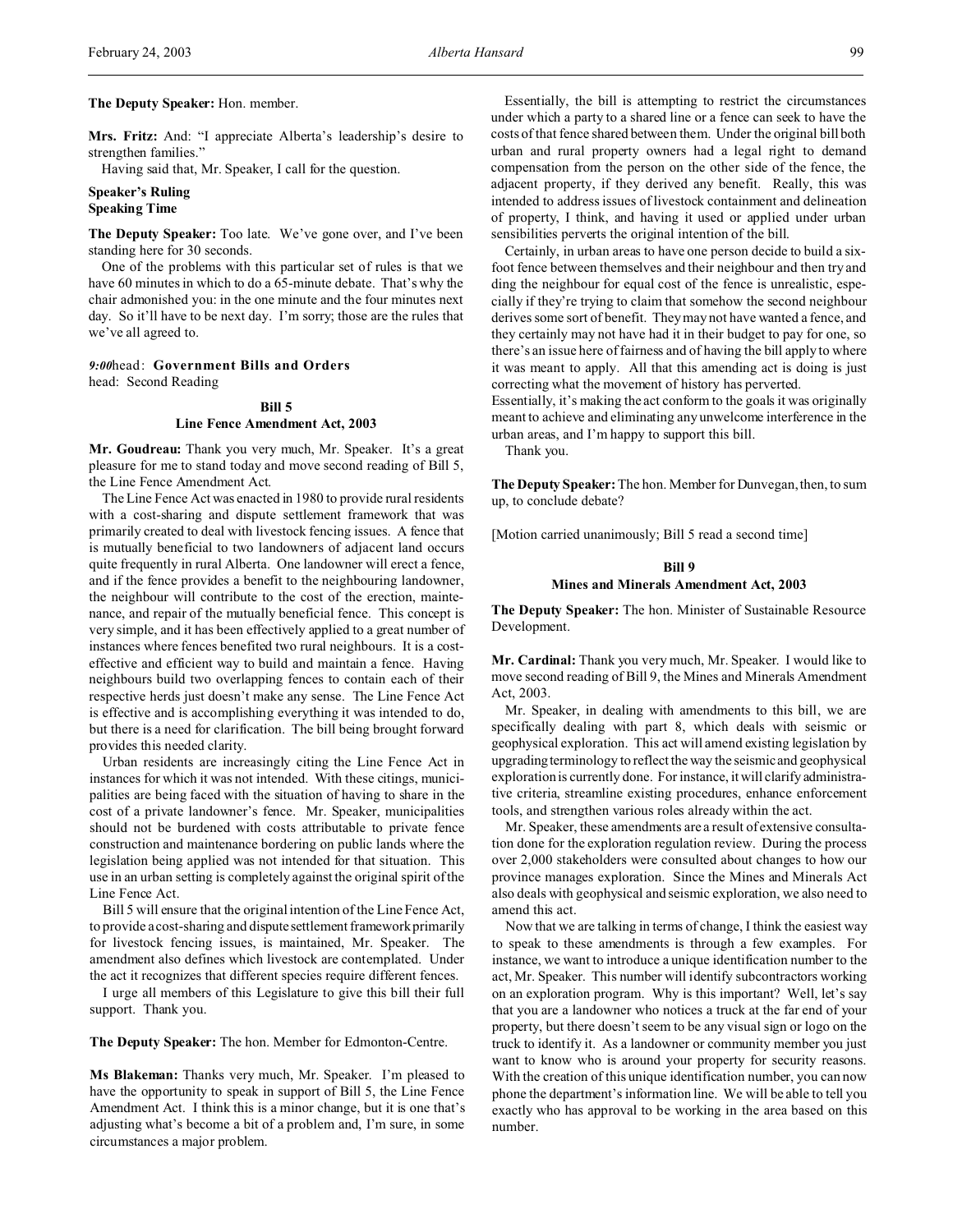Another example of how changes to this legislation will better reflect what should be happening in the field is through the stoporder program. The new stop-order amendment will allow our field staff to take immediate action if environmental incidents happen on the site. For instance, under present rules when field staff or an inspector finds a situation like a flowing shot hole causing water to run across a public road, we need to contact the licence or permit holder before any action can be taken. This sometimes takes a number of hours or longer, Mr. Speaker. Certainly, our field staff will always use every avenue to contact the licence or permit holder, but some things can't wait for hours on end. The stop order can be issued immediately to an on-site supervisor, directing that the activity must stop for the protection of the area.

# *9:10*

Mr. Speaker, these are just a few examples of some of the changes that we are suggesting to update this legislation. After all the communication and consultation we've done on these changes, we are confident that everyone involved with geophysical exploration will see the many positive advantages. Industry will have the benefit of clearly understanding their level of responsibility, and the public will see that this government is willing to provide direction to ensure that this happens.

Thank you, Mr. Speaker. At this time it is my pleasure to move to adjourn debate on Bill 9.

[Motion to adjourn debate carried]

# head: **Government Bills and Orders** head: Committee of the Whole

[Mr. Tannas in the chair]

**The Chair:** I'd now call the Committee of the Whole to order.

# **Bill 1 Premier's Council on Alberta's Promise Act**

**The Chair:** Are there any comments, questions, or amendments to be offered with respect to this bill? The hon. Member for Edmonton-Riverview.

**Dr. Taft:** Thank you, Mr. Chairman. Yes, I'm pleased to rise to address Bill 1 in what I hope will be a tremendous debate here and an insightful one. I know from the comments earlier this evening as well as just from knowing some of the individuals in this Assembly that the intentions of this bill will be close to the hearts of many of us and especially the notion of undertaking a promise to Alberta's children.

As we discussed at one point earlier, this bill lays out a framework, as the Deputy Premier put it, for addressing some issues, but its shortfall, to me a fundamental shortfall, is that it doesn't say what the framework is about. It refers to Alberta's Promise in the title, Premier's Council on Alberta's Promise Act, and there's even a section called Alberta's Promise, which reads: "Alberta's Promise is an initiative to encourage organizations, corporations and individuals to enhance community resources in order to further the well-being of children." It doesn't really say what the promise is. What is it that we are promising here? As a result, with that gap in this legislation, I think that first of all we need to debate that, and secondly, we need to look for ways to fill that promise, to make clear what that promise is.

Now, the one place where I have read the promise is in the Speech from the Throne. That is a substantially more clear expression of the promise than what we have in Bill 1 itself, and I think it's probably worth reading into the record here. I'm quoting here from the Speech from the Throne of last week.

Alberta's Promise will mobilize every sector of Alberta to build the character and competence of young people by making and keeping promises that focus on five specific areas of commitment. These are

- giving children a healthy start and a promising future,
- providing safe and healthy communities for our children's growth, education, and development,
- ensuring that every child receives ongoing support, care, and guidance from at least one caring adult in his or her life,
- offering children the chance to make a difference through volunteer activities and opportunities to serve others, and
- seeking out the best tools, models, and examples of other individuals and communities so that Alberta's children may learn, benefit, and succeed.

Now, you note, Mr. Chairman, that that promise has somewhat, in fact substantially, more detail than what's in the bill, and I think that even with that, it falls short of what a real promise ought to be. Without something like this in Bill 1 it's really a pointless bill. Maybe it's not entirely pointless, but it's missing a direction. It talks about a promise, but it never makes one except that it promises to set up a council. Frankly, it's not news and it's not adequate that we simply set up another committee, another council for government. This government is becoming notorious for striking committees and councils.

So, Mr. Chairman, I would like to propose an amendment. We have the sufficient number of copies here, so we will distribute those, and then I'll speak to it in a moment.

**The Chair:** We require the original here plus four others.

Dr. Taft: Okay. There's the original. It's been approved by Parliamentary Counsel, and there are all the copies you need. Mr. Chairman, may I continue? Thank you.

**The Chair:** This will be known as amendment A1.

**Dr. Taft:** Amendment A1. Thank you, Mr. Chairman.

Pretty well everybody now has copies of amendment A1, and for the purposes of the record I will make clear what amendment A1 is. It is an amendment to insert the promise as described in the Speech from the Throne into the legislation, and by doing this, it will in fact give some force, some weight, some substance to Bill 1, which otherwise is seriously in danger of looking like nothing more than window dressing.

The amendment reads that Bill 1 be amended in section 1 by renumbering it as section 1(1) and by adding the following after subsection (1):

(2) The Alberta Promise is an initiative that focuses on the following areas of commitment:

(a) giving children a healthy start and a promising future;

(b) providing safe and healthy communities for children's growth, education and development;

(c) ensuring that every child receives ongoing support, care and guidance from at least one caring adult in his or her life; and

(d) offeringchildren the chance to make a difference through volunteer activities and opportunities to serve others.

That, Mr. Speaker, is the amendment, and the reason for making the amendment is, as I said earlier, to give Bill 1 some substance. I would assume that all members of this Assembly will support this amendment because we are drawing directly from the Speech from the Throne, which to my understanding reflects the commitments of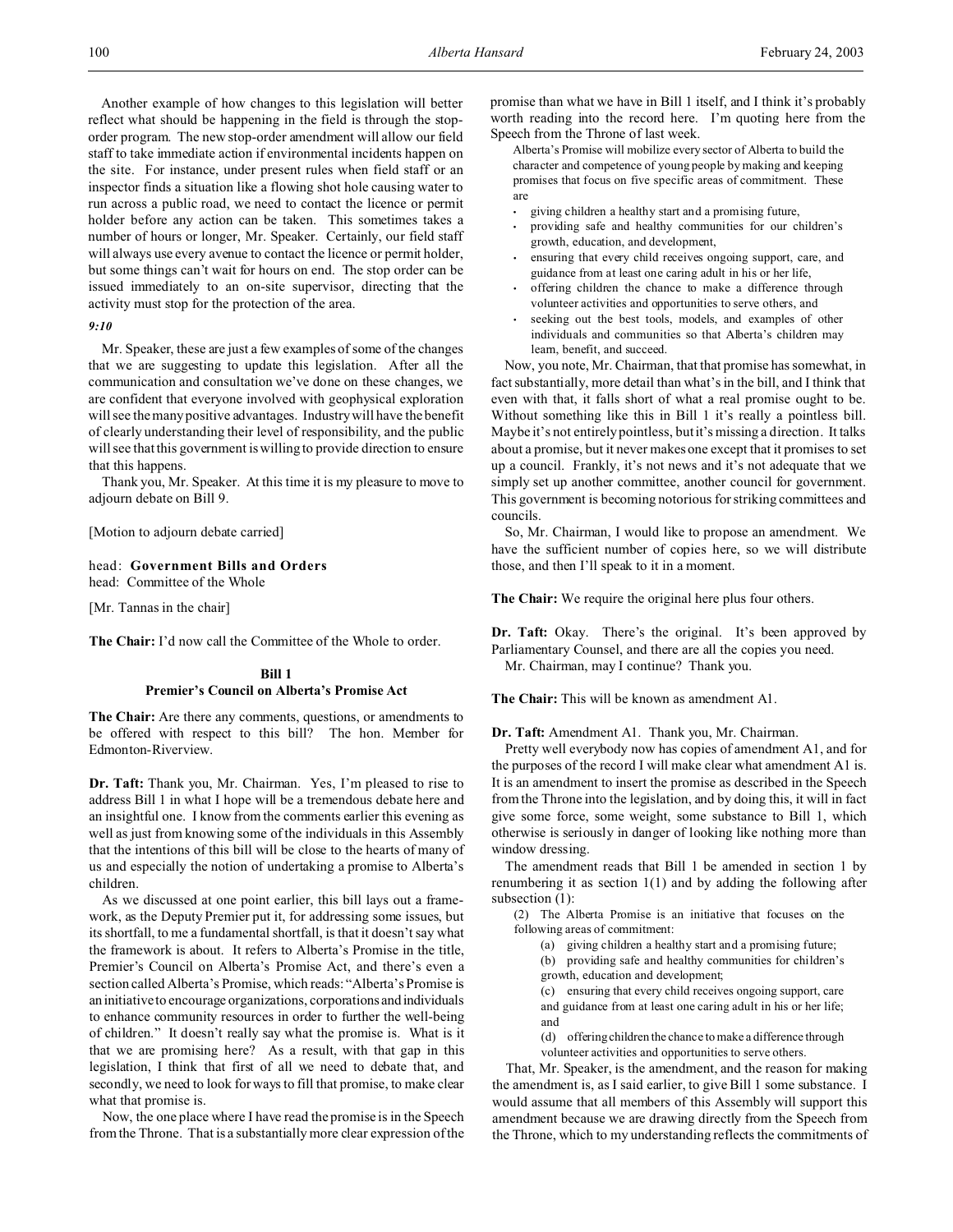this government. All we are trying to do here is take some of the ideas that this government presented in the Speech from the Throne and put them into legislation. Pretty straightforward, and I would hope that it gets the widespread support of members of this Assembly. I'll be disappointed if it doesn't. I can't imagine why it wouldn't.

### *9:20*

We could go through these items one by one. "Giving children a healthy start and a promising future." If that's Alberta's Promise as laid out in the Speech from the Throne, well, let's put it in Bill 1. Who can argue with giving children a healthy start and a promising future? I mean, after all, those are the points upon which a child's life and an adult's life are built. A healthy start and a promising future are exactly what this government should be committing to provide to its children, to our children, to the children of all Albertans. By giving that sort of commitment, we will be building a better future for all Albertans.

The second point, "providing safe and healthy communities for children's growth, education and development." Well, safe and healthy communities: again, good sentiments taken straight from the Speech from the Throne. Why wouldn't we put this into Bill 1? Safe and healthy communities. We all, I'm sure, want to have safe and healthy communities not just for our children but for all of us. If we're making a promise, let's promise this. Frankly, we've left it general enough. We're not saying in this particular amendment that there's any time frame. We're not demanding that there be any particular amount of money spent. We're just saying: if a promise is worth making, then let's really make it.

The third point under the amendment, again taken from the Speech from the Throne: "ensuring that every child receives ongoing support, care and guidance from at least one caring adult in his or her life." The bare minimum we can provide as a compassionate society for our children. Lacking that, children are left entirely on their own, and I can't imagine that anybody in this Assembly or anywhere in this province wants to see children left without any adult guidance at all. So it seems reasonable, taken from the Speech from the Throne. I think all of us in the opposition caucus would like to see this brought into Bill 1.

Finally, to speak to the fourth one a little bit for a moment directly: "offering children the chance to make a difference through volunteer activities and opportunities to serve others." I'm sure the intent behind this in the Speech from the Throne was to recognize that the real gift in life isn't what you get but is what you give and that the people who do best in life, the people who are happiest in life, the people who find life most fulfilling are not those who worry all the time about how much they get and how much they take. They are the ones, instead, who learn how to give and give and give. There's a wonderful paradox. One of the great paradoxes of life in many ways is that the more you give away, the more you end up getting in return automatically: the joy of giving and the joy of service, which is recognized in this particular part of the children's promise.

There's no particular cost involved here. There's no time frame. There's no onerous duty that the government will be saddled with. There's simply the notion of making the promise count. Let's realize what we're standing for as a Legislature. Let's take a stand. Let's take the Speech from the Throne and engrave it in legislation for the sake of our children.

So, Mr. Chairman, with those comments, I look forward to response from any and all MLAs. I hope they will find it in themselves to support this amendment. Thank you.

**The Chair:** The hon. Member for Edmonton-Centre on amendment A1.

**Ms Blakeman:** Right. Thank you very much, Mr. Speaker. I am pleased to rise in support of my colleague's amendment A1, which is essentially incorporating the detail that was found in the throne speech into Bill 1.

It was interesting. During the second reading debate on this I clearly remember the Deputy Premier talking about how as an ideology – and I hope I'm paraphrasing accurately here – the government prefers to have what she called a framework legislation and acknowledged that the Official Opposition preferred to have more detail. Indeed we do, and a big part of that is that it allows you to have something to measure against to see whether you are in fact accomplishing the goal. If you have too vague a framework, if it's not clearly outlined, then how do you ever establish what you were trying to do and whether you're achieving it in any way, shape, or form, whether you've moved towards achieving that goal?

In fact, I thought long and hard on the words of the Deputy Premier, and I thought: "Well, this seems to contradict some of the other things I see. Where have I heard someone arguing very strongly for clearly set out guidelines and measurements?" In fact, it's on page 3 of the Auditor General's report of 2001-2002, so the current Auditor General's report. Right at the very beginning it says Predominant Theme of Our Findings. I will just sort of skim through it, but essentially

government organizations need a systematic approach to manage risk. They need formal processes to explicitly link risks with controls and to ensure effective internal controls.

The government and certain . . . agencies would . . . have avoided weak internal controls if they had used formal risk management. This conclusion is based on the interrelationship of explicit risk [management], cost-effective internal control, and internal auditing.

Well, you can't do an internal audit if you have nothing to measure against, and the point is made by the Auditor General that

poor risk management exposes Albertans to unnecessary costs. Good risk management improves the government's ability to reach its goals.

I think that the idea that's presented behind Bill 1 is, in fact, a good idea, and I would like to see the government be able to achieve it, but without anything more specific in the bill I don't know how they can move ahead with the specifics of this or, indeed, for any of us to be able to look at the public accounts in a year or two from now or just look at the legislation and say: yes, this has been achieved. How? There's nothing that we're measuring against here.

So I commend the Member for Edmonton-Riverview for bringing forward a beginning of detail that needs to be in the bill by enshrining those five points found in the throne speech inside the bill. Again, I feel that this could be fleshed out again and further so that there is some detail from which we could gain a performance measurement, but I think this is an excellent start, and I urge the members of the Assembly to support amendment A1.

**The Chair:** The hon. Member for Edmonton-Mill Woods.

**Dr. Massey:** Thank you, Mr. Chairman. I'm pleased to have the opportunity to address the proposed amendment to Bill 1.

I look, Mr. Chairman, at the similar promises made elsewhere, and of course I raised America's Promise in second reading. If you look at the web site, there's a fairly good description about Ontario's Promise, which is a similar document, and when you look at Ontario's Promise on the web site and you look at our bill, there's a striking difference in terms of clarity. Ontario's Promise has five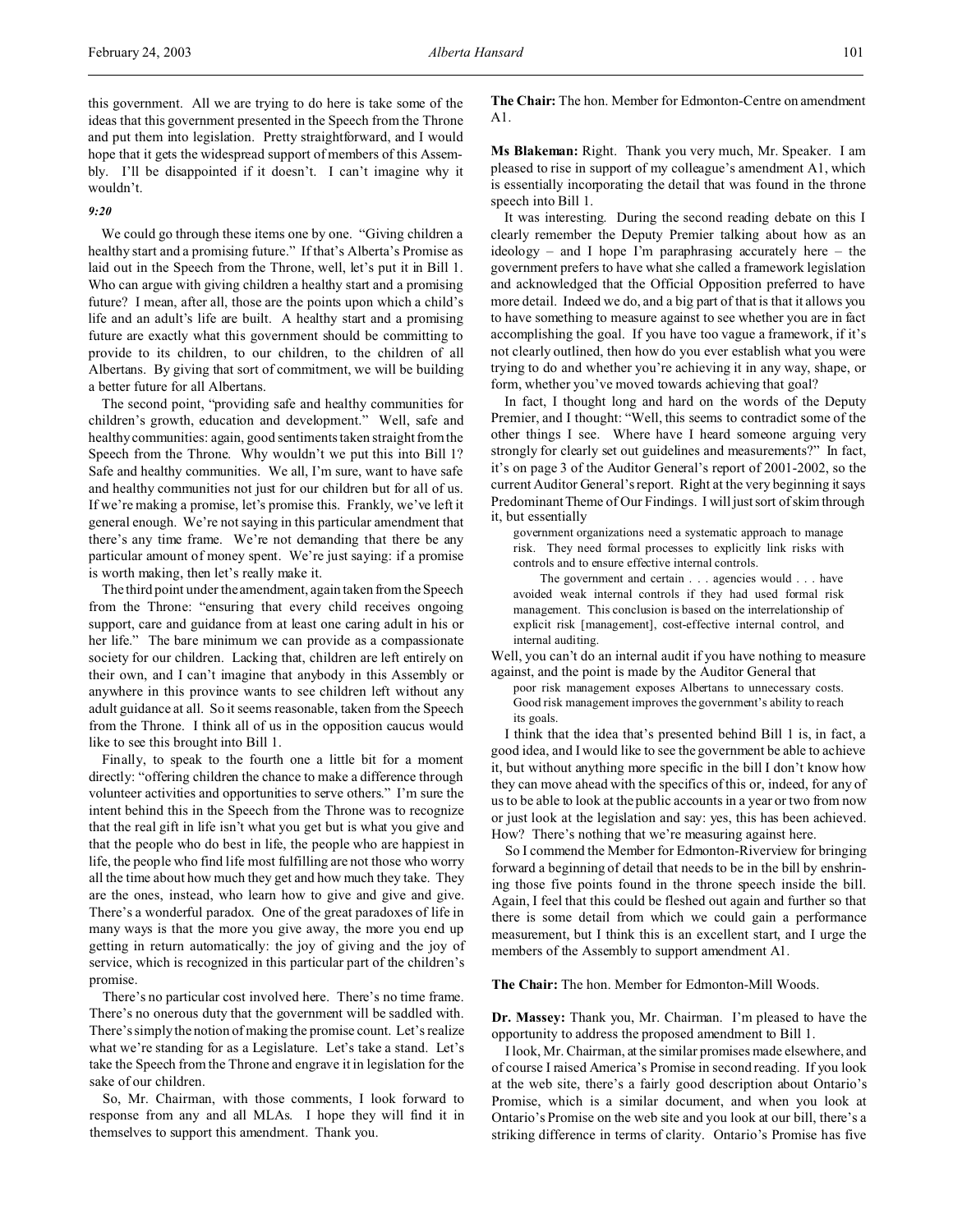points, very straightforward. It says that there are five promises at the core of Ontario's promise. Each promise focuses on "the fundamental elements that are essential to the successful development" of children and youth:

- 1. A healthy start . . .
- 2. An adult who cares . . .
- 3. Safe places to learn and grow . . .
- 4. The tools to succeed . . .
- 5. A chance to make a difference.

That's very, very clear, Mr. Chairman, and I think it's much more consistent with America's Promise, which was the root document for the Ontario work and Bill 1, Alberta's Promise, that we have before us.

#### *9:30*

I think what is good about the amendment is that it takes those five ideas and puts them in the body of the bill. It's the kind of detailing of the promise that gives them some legitimacy that having them in the preamble doesn't do. I say that with the full knowledge that I've in the past often been critical of preambles or the lack of preambles in government legislation, but in this case I think that much of what is in the preamble belongs in the body of the bill. Even with our amendment and trying to be true to the bill as it's written, there is still a lack of clarity.

It's very clear.

(a) giving children a healthy start and a promising future;

(b) providing safe and healthy communities for children's growth,

education and development

really incorporates (3) and (4) of what's in existence in Ontario;

(c) ensuring that every child receives ongoing support, care and

guidance from at least one caring adult in his or her life is the second of theirs. They state it more simply and, I think, almost more effectively: "an adult who cares." And (d) in our amendment,

"Offering children the chance to make a difference through volunteer activities and opportunities to serve others," they encapsulate in (5), "A chance to make a difference."

So even with these amendments, Mr. Chairman, one could ask that it be made clearer. I think the bill is the kind of bill that could have a great deal of influence on individuals and organizations in the province, and for that reason I think it's important that it be very, very clear. I think it could, as I indicated, be more concise, but I think there should be no doubt about exactly what the promise is that we are making to children.

I think that for even an outsider to look at the bill and to find out that most of the bill about Alberta's Promise consists of items and clauses that refer to the Premier's Council on Alberta's Promise – the activities of that council, the membership of the council, the staff of the council, the bylaws and meetings of the council, the annual report of the council, and the expiry of the mandate of the council – it's really quite astounding that that makes up the body on pages 2, 3, and 4 of the legislation, and the actual promises have to be teased out of the preamble.

I believe that the amendment is sensible, it's logical, and I think it gives to the body of the act the kind of substance that those of us who support Bill 1 would find much more in keeping with what we understand to be the intent of the bill. So with those comments, I would encourage the Assembly to adopt the amendment as proposed by our colleague from Edmonton-Riverview.

Thank you.

**The Chair:** The hon. Deputy Government House Leader.

**Mr. Stevens:** Thank you, Mr. Chairman. I wanted to make just a couple of comments with respect to the proposed amendment A1. First of all, I'd like to thank the hon. members opposite for their interest in this and for making suggestions which in their view improve the bill. But in listening carefully to their comments, it seems to me that they have not given full reading of the whereas clauses at the beginning, which set out in general and in clear terms what the purpose of this legislation is. I think it's important to read these words so that it forms part of the record:

Whereas the Legislative Assembly of Alberta recognizes that children are our greatest resource;

Whereas the Legislative Assembly of Alberta is committed to building a province where children are valued, nurtured and given the opportunity to reach their full potential; and

Whereas the Legislative Assembly of Alberta recognizes that achieving these goals for children requires a commitment and effort on the part of all Albertans.

That is the purpose of this legislation. It is very clear. Yes, it is in general terms, but that was intentional. It was intentional that we not drill down into detail but rather in clear and general terms outline what the purpose of this is.

So while I appreciate the efforts of the hon. members and certainly in general terms they would be in accordance with the thrust of what this legislation is, I would urge my colleagues in the Assembly to vote against this particular amendment.

**The Chair:** The hon. Member for Edmonton-Riverview on amendment A1

**Dr. Taft:** Yes. Thank you, Mr. Chairman. I genuinely appreciate the response from the minister. Without bogging down in details, I guess our sense is that normally the preamble would lead to "therefore," and here's the purpose, and the "therefore" that follows in our reading doesn't make a promise. So I think there's a substantive difference there.

Frankly, in the preamble the whereases are honourable. I don't dispute that. I wouldn't dispute that at all. It

recognizes that our children are our greatest resource;

Whereas the Legislative Assembly of Alberta is committed to building a province where children are valued, nurtured and given the opportunity to reach their full potential,

and so on. Those are wonderful statements, but they are a preamble. They are the whereases that normally would lead up to the promise. Instead, what they lead up to is establishing a council. We were just wanting to follow the lead of the Speech from the Throne and put the promise right into the bill. So that's the intent of this particular amendment.

Thank you, Mr. Chairman.

[Motion on amendment A1 lost]

**The Chair:** The hon. Member for Edmonton-Centre.

**Ms Blakeman:** Thank you. I, too, will have an amendment that I will speak to later. I will take the opportunity to send it to the table now so that you have it.

Just a couple of points that I wanted to make in general debate while we're in Committee of the Whole on Bill 1. A couple of things are still concerning me in this bill overall. Without getting into the issue of the lack of specificity, which my amendment and a number of other ones are attempting to address, but speaking more generally, when we look at what was intended by the originating promise that came out of the United States and then was picked up in Ontario, the one in the U.S. was an all-party endeavour, not a partisan endeavour at all. This very clearly is a partisan endeavour, and I would like to see that widened up. If truly we are seeking the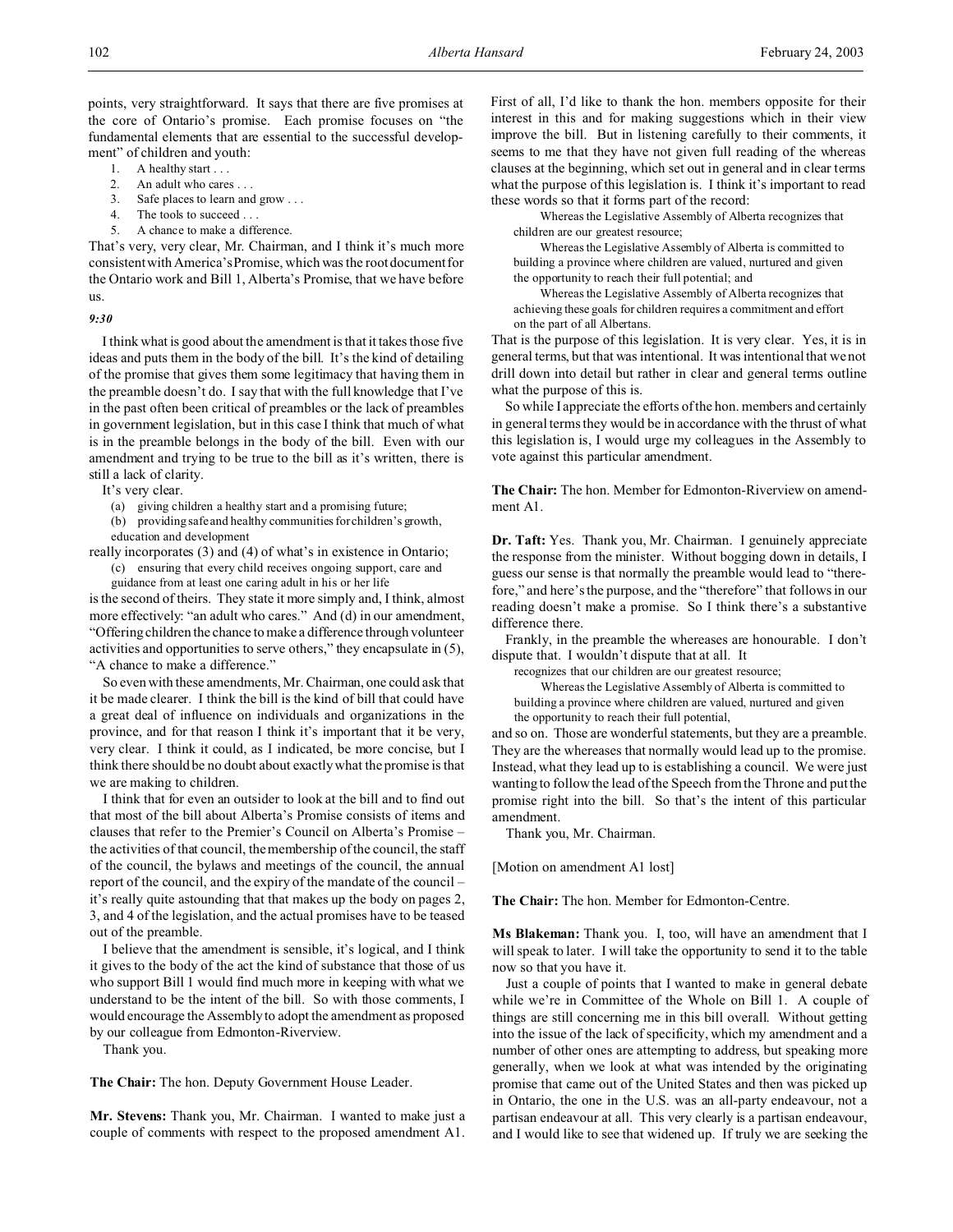support of the Legislative Assembly – and I think at one point the legislation actually does even mention that it is seeking that support – I think, then, that it should be more of an attempt to have it be allparty rather than be as partisan as what is spelled out here. So that's an issue that continues to concern me.

## *9:40*

The other issue – and, again, I brought this up during second reading and listened carefully to what members of the government said in refuting my point, and I'm willing to debate this issue further – is that in asking for a council to be put together of leaders of the corporate sector and of the community and the individuals, I think is how it's actually worded in the legislation, clearly there's an expectation that there is a fund-raising component to this bill and an expectation that the council would engage in raising funds, which would then be directed towards programs which will help children. My concern in all of this is that it's a pretty tight fund-raising pool out there in Alberta right now.

We have some very good groups who currently raise money, and they have a great deal of respect behind their names; for example, United Way or Catholic Social Services, who work very, very hard to raise money to fund existing programs for children. This council now gets into competition with those organizations who are already working very hard to raise money in a limited pool. So we're throwing another really big fish into quite a small pond, and my concern is that this council might be seen to be more prestigious, has the name of the Premier attached to it. If it moves money away from the good work that groups like United Way or Catholic Social Services are already doing and takes some of their money into the fund-raising pot or the coffers associated with this council, I don't see how we're further ahead, and I have real concerns about that.

I think at one point – and I'd asked for confirmation – I heard one of the members say that there was a hope, a desire that this Premier's council would in fact increase the amount that the corporate sector and the individuals were donating by 5 percent. Well, where's that 5 percent going to come from? I'd be really interested to see whether there's a belief by government members that this is 5 percent in addition to all of the fund-raising that's already going on out there for any number of excellent causes which benefit children directly or indirectly.

Through that we're talking about fund-raising for things like children's amateur athletics, even fund-raising for day care centres, other kinds of recreational opportunities for children, arts and cultural opportunities for children. I mean, there are already a lot of groups out there that are trying to provide this programming, and I'm not seeing where the additional 5 percent is going to come from without it taking away from the groups that already are out there. I don't hear a concrete argument as to how this moves the lives of children in Alberta further forward. So I'm interested in hearing a response to that.

I had wanted to raise – and I'm not sure that I did – the issue about the budget and the salaries. I'm interested in hearing what is the budget that will be accorded to the operation of this council. There's obviously an expectation that there will be staff. I'm interested in what the classification is that the staff would come in under and the commensurate salary level or range that would be attached to that. I'd like to get that answered, and even if you can't provide me with the total budget numbers – maybe it's coming when the budget is actually introduced by the Minister of Finance – you can certainly tell me the anticipation of whether this is going to be done by an administration 4 position or whether it's going to be ranked into management or a deputy minister level. What's the expectation there?

I think that my colleague from Edmonton-Riverview has already argued my concern that what's in the preamble, as we all know, is unenforceable. It is considered in advance of the actual legislation. So interesting sentiments that are put forward but not anything that we can actually measure against, because it's not considered part of the enforceable section of the legislation. But maybe there is a differing opinion on the other side.

Those are a couple of the issues that I have concerns about, and that is around the fund-raising. It is around: what can be measured from what's being proposed in the legislation? What's the budget that's anticipated being associated with it? What's the level of staffing that's being anticipated here?

Now, I did send to the table a copy of an amendment that I would like to bring forward. Perhaps it's possible to have that distributed at this time.

**An Hon. Member:** It's done.

**Ms Blakeman:** It's done. Oh, great.

**The Chair:** Okay. This is called amendment A2.

**Ms Blakeman:** And we're calling it amendment A2. Thank you very much. That's extremely expedient.

This amendment is moving that in section 3, which is addressing the activities of the council, a clause be added as (g), which is following the last one: to "develop recommendations that will facilitate the delivery of at least one nutritious meal a day to children through a program available in every school in Alberta." So, again, this is our attempt to tie a very concrete activity that can in fact be measured and the success of it can be measured as we go through this.

One of the things that I notice in my schools – and all of my schools are classified as inner city, and we certainly know that a lot of these kids are coming from disadvantaged households and households that are working very hard to lift themselves out of that. Certainly we know that children who have an empty stomach don't learn as well at school. They're not as attentive. They don't take in the information as well. We have found over time that it actually is a good idea for society to join together, government and agencies in the community, to in fact provide some nourishment to children because it does help them learn better and retain information and be able to move ahead. I'd like to see that added into this promise because it should allow us to do even more work.

One of the interesting things that's been pointed out to me was a question that was asked, and that is: what's the difference between the last day of grade 6 and the first day of grade 7? The answer is: the child is not provided with the same access to those hot lunch programs. So those programs are available from K to 6, in my understanding. Perhaps it's changed, and I'd love to hear different, but once the youngster is in junior high or high school, the access to those programs is gone. There's no longer a funding flow-through and an encouragement from government for those programs to exist for those kids. From what I've been told, I mean, you're more likely to have a kid in junior high school that's in a rapid growth stage or is much more in need of a lot of food than I think could be argued a child who was younger than that. So to cut them off arbitrarily I think can be causing great hardship, and if we're trying to help these kids be involved in their community, to be taking in and maintaining what they're being taught in school, then this is a way to do it that we know works.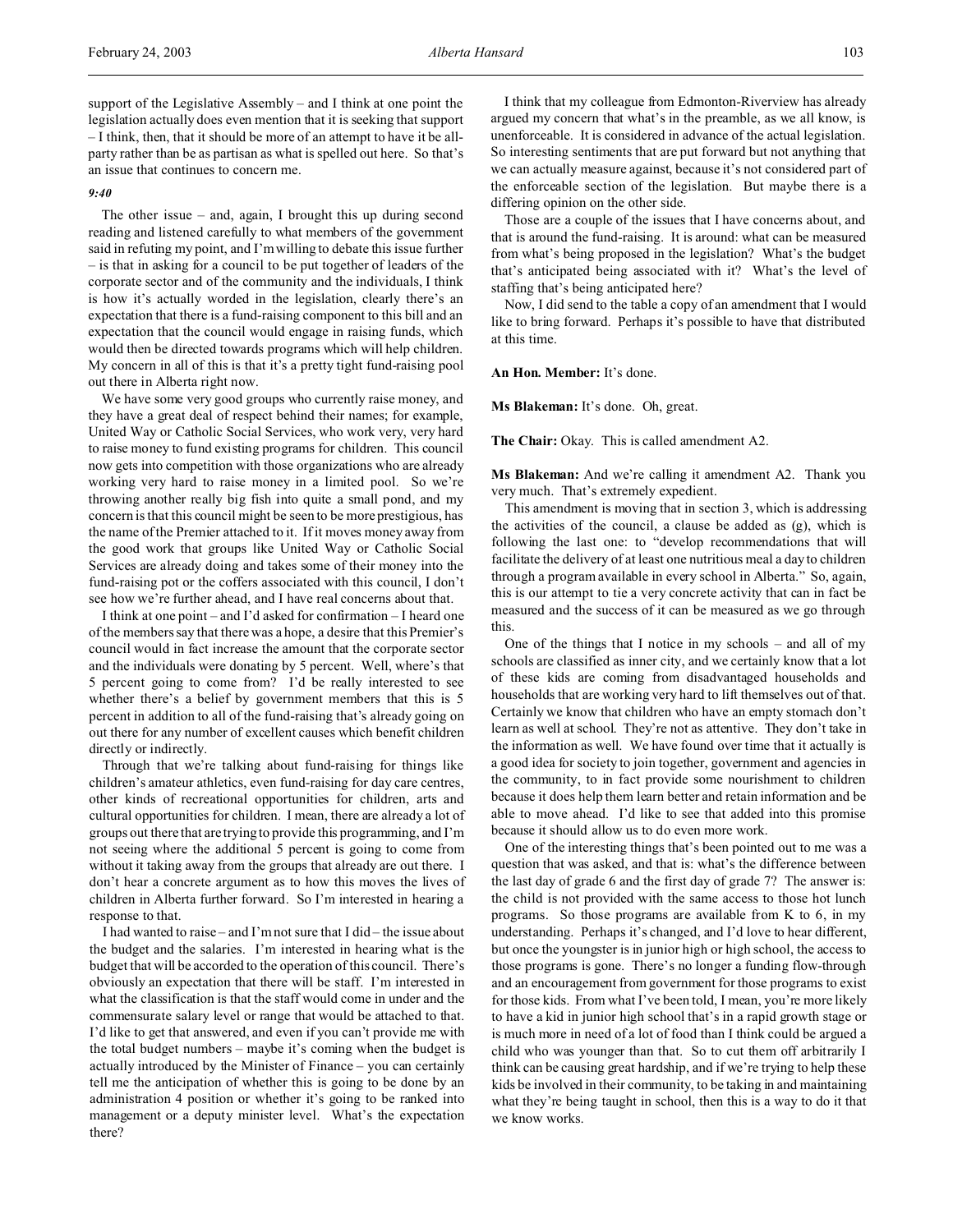### *9:50*

I'll give you another example of how we know it works from my community, and it's part of that same question, just slightly paraphrased, being the difference between the last day of school and the first day of summer, and the answer is the same. There was no program that was available for those kids that provided them with any nourishment once summer rolled around. So they could be in grade 4 or grade 5 or whatever, and they went down to the park the first day of summer holidays, and that's it. There's nothing available for them. They started a program called Snack in the Shack, and it's been immensely successful, and again it's a partnership. There is some funding from the government, I think through Capital health authority, and the co-operation of a number of the service organizations that work in my community and in other communities. I'm sure that in Edmonton-Norwood or Edmonton-Highlands or Edmonton-Beverly-Clareview or Edmonton-Castle Downs and certainly in Edmonton-Centre there's the need for that.

So I'm urging people to consider adding this. I hear the reluctance from members of government who are not interested in providing any more detail in the bill, but I don't want to see this bill be a slogan bill. I don't want to see it be something that five years from now everybody goes: "Oh, yeah. Right. We had that, but it meant nothing. There was nothing in it. Nothing was ever done, and there was no way to ever call anyone to account, because there was nothing to call people to account for."

If you want to make that promise to children, I think we have to take the promise seriously, and we have to say what we're going to do and mean it, and for that to happen there have to be clearly laid out programs that are expected to happen and some measurements that are to be achieved, targets that go with that. Now, that all doesn't have to be written specifically into the legislation, certainly, but the outline of the specifics of what we're talking about does need to be in the legislation. Otherwise, I think it does become a bill that's simply a slogan or a blank cheque or an empty bill, and I think Alberta children deserve more than that.

So those were the issues that I wanted to bring forward in support of my amendment A2, which is asking to "facilitate the delivery of . . . one nutritious meal a day to children through a program available in every school in Alberta." I know that my colleagues are interested in speaking to this particular issue, so I will clear the way and sit down.

**The Chair:** No, please don't sit down. We'd like you to move the amendment.

**Ms Blakeman:** Oh, I'm sorry. I would like to move the amendment that's known as amendment A2. Thank you.

#### **The Chair:** Edmonton-Riverview.

**Dr. Taft:** Thank you, Mr. Chairman. I'd like to begin the debate on this amendment by reading from a recent book about poverty by one of Edmonton's best known authors. This is an excerpt from that book. I'm quoting the author's account.

One of my first interviews was with the principal of an inner-city school. It was an old three-storey brick building with creaky linoleum floors and small classrooms. My appointment was for noon and I got there just a few minutes early. We sat talking in her tiny second-floor office. Suddenly she got up from her desk and moved to the window. She motioned for me to join her. I pressed my head to the glass as she instructed and down below I could just barely see a little girl hiding under the stairs. Just then the noon bell went off. The little girl leapt to her feet, ran along the side of the building, disappeared into a door, quickly reappeared and motioned across the schoolyard. Immediately, two small children, a boy and a girl, maybe five and four years of age, came running across the yard. All three vanished into the school.

The principal told me that the older girl, who was seven, was sneaking her younger brother and sister into the school's hot-lunch program. She did this several times near the end of each month. One of the new teachers noticed what was happening and, in a nonconfrontational way, questioned the girl, who began to cry with shaking shoulders, deep sobs, and tears rolling down her face. There was no father in her family. Their mother had been sick in bed for months. They always ran out of food before the end of the month. The utility bill had to be paid; if it wasn't, child welfare would take the kids away from their mother. There was nothing in the house to eat.

Now, Mr. Chairman, if we're going to make a promise to our children, the least we can do is promise to give them a meal a day or at least a meal every school day – one meal, not three, not two, just one nutritious meal a day – and that's why we're making this amendment to Bill 1. If a promise is worth making, it's worth making specifically and it's worth keeping.

We might in this Assembly think that there aren't very many children in this province who go hungry, but the figures don't confirm that. Certainly, the majority of Albertans are well fed, and as the minister of health will agree, too many Albertans are too well fed, but at the other end of the spectrum too many Albertans and especially too many Alberta children are not fed enough, and malnourishment, undernourishment, is too widespread in this wealthy society.

Just to give you a sense of some of the figures on this – and there are, as we all know, many measures of low income. This is a subject of some substantial debate, and I'm just using one particular figure here, and I'll use another in a moment. In Alberta the prevalence of low income as a percent according to Statistics Canada: under 18 years of age from 1991 to the year 2000, year by year, it varied between a low of just over 10 percent to a high of 15.9, almost 16 percent, and translating that into actual numbers, we're talking anywhere from 90,000 to 140,000 Albertans under the age of 18 who are living in poverty. If we look at that by family unit, in two-parent families in the last decade anywhere from 8 and a half to 13 and a half percent of those families are low income. Those are families with children, two-parent families with children. If we go to female lone-parent families, shockingly almost 60 percent of those families are living at low income, and that has varied up and down. It's been as low as 30 percent, and in 2000 it was 38 percent. That's atrocious in this society. Let's see if we can do better. Let's make a promise to these people to do better.

Now, I've done some straightforward calculations and estimates on what this particular proposal would cost in its simplest form, and if there are, as I believe there are, 560,000 students in this province and if we only targeted this program to the half of those students who are in kindergarten to grade  $6 -$  so let's say that's  $280,000$ students – and if we say that 15 percent of those students are living in conditions where they may not be getting nutritious meals, that's 42,000 children. Let's say that for a simple meal, maybe a container of yogurt and a whole grain sandwich, it's \$3. So that's \$126,000 to give one meal to each of those 42,000 children, and if we multiply that by the 200 school days, we're at about \$25 million for the year, substantially less than we subsidize the horse racing industry, and for that \$25 million we could ensure that every hungry child in this province gets at least one nutritious meal a day. What an amazing investment. What an amazing promise to fulfill to our children, and it is so doable. The schools are there. The teachers are there. The children are there. All that's lacking is the political will.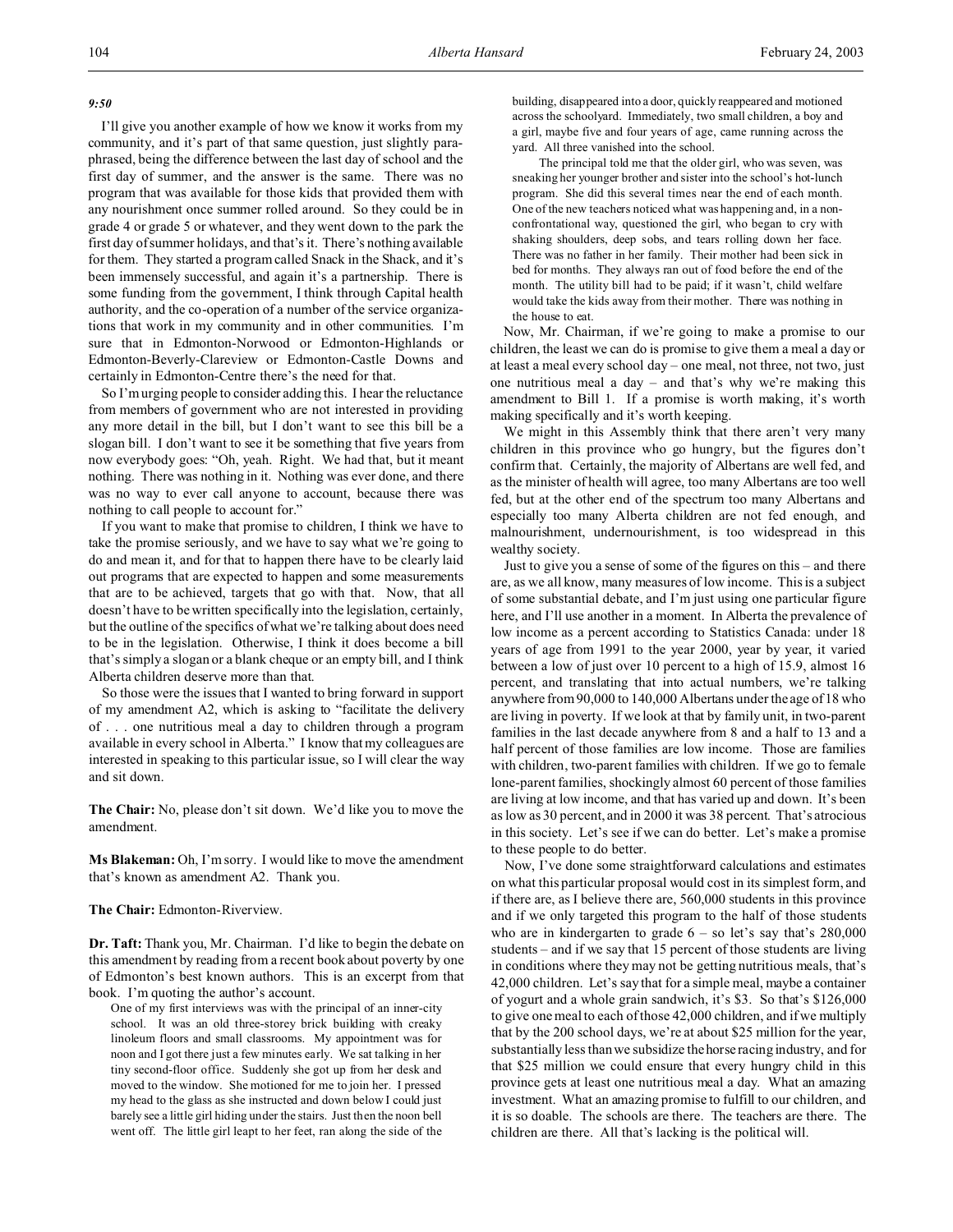# *10:00*

Let's think for a minute about what this would achieve. First of all, we're directly addressing children living in poverty and children going hungry. We're directly giving those kids food in their bellies. What does that do? Well, it helps them pay attention in school. It helps them learn. Perhaps, most importantly it teaches them that school is a hearth, that school is a place to go where you can get help, where you can get somebody who can care for you, somebody who feeds you. It turns school into a wonderful place for these children. At school it gives them a break from the otherwise impoverished conditions they're living in. The long-term benefit of that surely is that these kids instead of being turned off by school are turned on by school. School is a place where you go not only to get nourished in the mind but to get nourished in the stomach.

So it helps with learning. It entices children to love school. It helps them to pay attention. And do you know what? It will also help them to be healthier. These are kids who will have the adequate vitamins and minerals and calories to lead a healthy life. We all know, most of all I think the minister of health, who's here this evening to his full credit, the importance of something as simple as nourishment for a lifetime of better health. There certainly are very few greater threats to a lifetime of good health than poor diet, and here is a way that for \$25 million a year we can directly address that for tens of thousands of kids across this province.

Beyond that, what about the issue of justice? I'm not just talking here social and economic justice; I'm talking about the hard nuts and bolts of criminal justice. What happens to kids who when they are 10 or 11 or 12 are going hungry? Where are they going to turn? They're going to turn if they have no other choice to breaking and entering, to theft, to shoplifting, to petty crime. Where's that going to lead? Well, too often we know exactly where that leads. They end up on a path towards a conflict with the justice system, a path towards crime.

So those are some of the benefits that could come from taking this amendment seriously. I know the Member for Red Deer-North and the Member for St. Albert earlier this very evening talked about how much they value children. I hope that they're paying attention now because this is an opportunity to really stand up and be counted.

One of the promises in the promise that's in the Speech from the Throne, Alberta's Promise, is the promise to give children an opportunity to serve. I talked a few minutes ago about how wonderful that promise is because in the long run the happiest people are not those who are always in this world for what they can get but are in this world for what they can give. Well, this is an opportunity for us to give and for this government to give and for this government to be better because it has given.

So I hope – I hope – at least some of the members in the government benches will stand and support this amendment, an amendment of minimal cost, an amendment of substantially less cost than what we routinely provide to the horse racing industry, for example, and an amendment that in the long run, year by year by year, would make Alberta an unquestionably better society, a promise worth keeping.

Thank you, Mr. Chairman.

**The Chair:** The hon. Member for St. Albert on amendment A2.

**Mrs. O'Neill:** Thank you very much, Mr. Chairman. I just want to rise to speak to the amendment and to suggest that the proposed amendment is to micromanage the work of the Premier's Council on Alberta's Promise. I will not be supporting the amendment. Although the previous speaker indicated that there are many ways in which we can serve children, provide for children, I do not believe

it is being specific in this particular bill by way of the amendment that is proposed by the Member for Edmonton-Centre.

I'm not supporting the amendment, simply because the intent and the construct of the act as proposed in Bill 1 specifically do lay down the framework whereby the council can operate. It does not indicate and should not indicate what the specifics are of every detail, the rationale, and how the council should perform in its role as a council attending to Alberta's Promise, which is the promise for our children. So while I believe that certainly one nutritious meal a day to children in our schools, not every school but in many of our schools, would indeed assist a number of children, I do not believe that the place for that kind of direction is to be inserted into Bill 1. Therefore, I will not be supporting it.

### **The Chair:** The hon. Member for Edmonton-Riverview.

**Dr. Taft:** Thank you, Mr. Chairman. Again I thank the Member for St. Albert for rising and participating in the debate. This is a House of debate. We are in committee. All of you will know that many times I've said that I'm happy to debate these issues in committee.

This amendment in my view is not in any way, shape, or form micromanaging. To say that we should provide one nutritious meal a day to children is not micromanaging. It seems to me to be a barebones minimum of a compassionate society. We don't say, for example, in here how the program should be specifically delivered. We don't micromanage it by saying what the menu should be. Micromanaging would be putting the parameters of the program in here in absurd detail. We are simply saying: let's set a standard of ensuring that every school child in this province for 200 days of the year gets a minimum of one nutritious meal. Clearly, the majority of Alberta children don't need this, but equally clearly there are probably 40,000 who do.

What in the world is wrong with setting down a minimum standard? We don't say how it should be delivered. We don't say how much should be spent on it. I did some rough estimates. If this is micromanaging, we'd better chuck out 95 percent of the legislation in this province. I cannot believe that this is micromanaging or that the Member for St. Albert sees this as micromanaging and uses that as a reason to block an amendment that has as its motive, as its sole reason for being giving kids one nutritious meal a day. I just cannot accept that reasoning.

Thank you, Mr. Speaker.

# **The Chair:** The hon. Member for Edmonton-Mill Woods.

**Dr. Massey:** Thank you, Mr. Chairman, for the opportunity to speak to the amendment. As members have probably surmised by now, Bill 1 was a topic of debate in our caucus, and in our decision to support it, I guess we looked at the bill and the great possibilities. We thought that the bill opened up in terms of making the lot of children better and in terms of creating conditions in which children could thrive and do better. That discussion both in caucus and informally resulted in a number of ideas coming forward that we hoped would make the bill better. I think as you've listened to the discussion and as you've listened to the amendments, the motives have been to try to make the bill better, to try to put some clothing on a rather bare-bones proposal, and to focus on additions to the bill that would truly make the promises tangible and would give anyone reading this bill and anyone attempting to adopt the ideas in the bill a good idea of what was intended.

# *10:10*

The first promise: "giving children a healthy start and a promising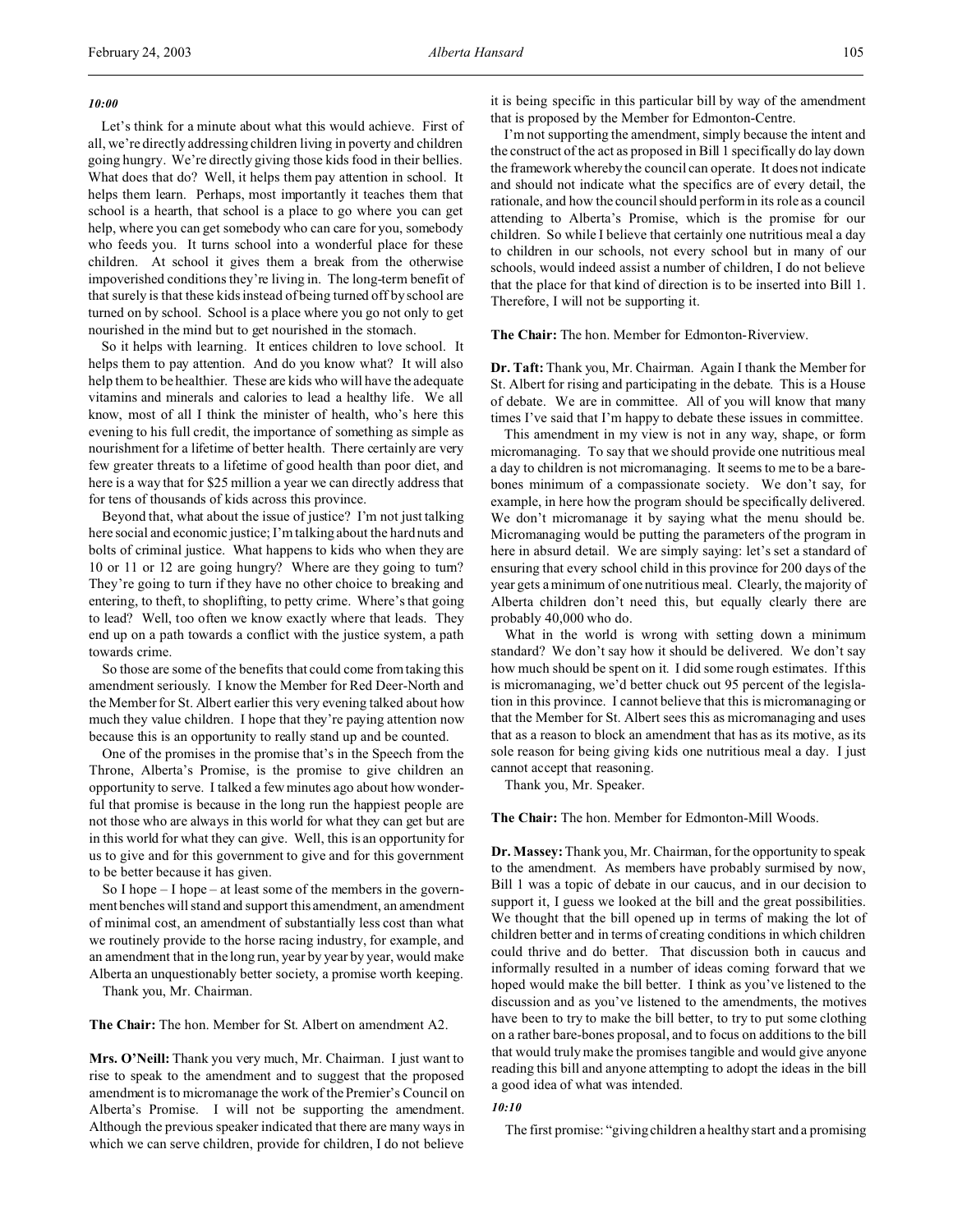future." I think this amendment speaks directly to that promise that youngsters would have a nutritious meal each day delivered through schools. Mr. Chairman, I think the Member for Edmonton-Riverview made the case quite eloquently and strongly in terms of the importance of nutrition in terms of that healthy start.

It's also related to the second of the promises, and that's "providing safe and healthy communities for children's growth, education and development." Part of that community in terms of youngsters' development is one that would take on the responsibility to make sure that they were – not well fed. I mean, the amendment does not leave these youngsters in any way well fed. What it is is a minimum, a bare minimum that would ensure for most youngsters that at least once a day they were well fed. I think we've seen from programs that are in operation in some parts of our inner cities the huge difference breakfast programs make to youngsters and their performance. We're certainly seeing there and have testimonials from teachers and parents in terms of the difference that providing those breakfast programs makes in youngsters' ability to concentrate and to benefit from their participation in school experiences and instruction.

So it's not an earthshaking proposal, Mr. Chairman. It's one, as I said, that takes and extends the promise and puts something very concrete in front of people so that you can turn to this and say: "Yes. The promise is to get youngsters off to a healthy start, and this is the way we do it. One of the ways we do it is to provide a meal a day."

I know it's getting late, and our tolerance for amendments at this time of night seems to wane, but this is an important bill. It's the first bill on the legislative agenda for this session, and it's the Premier's bill. We think it's just got great possibilities, and we'd like to do what we could to make it better.

With those comments, I'll conclude. Thanks, Mr. Chairman.

[Motion on amendment A2 lost]

**The Chair:** The hon. Member for Edmonton-Mill Woods.

**Dr. Massey:** Thank you, Mr. Chairman. As I said a few minutes ago, the tolerance at this time of the evening for amendments grows rather thin. I can't miss the opportunity to do what I think is the right thing to do, and that's to fully debate the bill and to put forward those ideas that we think make the bill a better bill. With that in mind, I'd like to propose an amendment to Bill 1, the Premier's Council on Alberta's Promise Act. I have the original here.

I'd like to move the amendment if I might, Mr. Chairman.

**The Chair:** This amendment will be called A3.

**Dr. Massey:** I move that Bill 1 be amended in section 3 by striking out "and" at the end of clause (e) and by adding "and" at the end of clause (f) and by adding the following after clause (f): "(g) develop recommendations to attain an 80% completion rate for students entering primary education to finish secondary education."

I think the amendment, Mr. Chairman, is straightforward. We want to make a promise to children that we will put forward the effort, the needed resources, and the enthusiasm that it takes to have 80 percent of youngsters who enter school complete high school. It's a promise that has been worked on elsewhere. A number of jurisdictions now have set completion rates, goals for their learning systems. It's consistent with, I believe, a motion that's coming forward fairly quickly in this session that would have youngsters retained in high school to the age of 17 years. I think the intent is consistent with that in that we want youngsters to stay in high school to complete it successfully.

I think that if we look at the statistics, it's rather disturbing. I know that we raised the issue of completion rates in the House some time back, and the Alberta high school completion rates, if I recall correctly, are some of the lowest in the country if not the lowest. I remember that at the time the Minister of Learning indicated that one of the reasons for that was the booming economy in Alberta, that youngsters were finding it very attractive to leave school and to enter the market because they could get jobs and they didn't need to have completed high school to pick up a job and in many cases to be well paid. So the explanation for more of our students not completing was an economic one, that times were good. But we all know, Mr. Chairman, that Alberta goes through bust and boom, and even when things are booming, the evidence is abundantly clear that students who complete high school do much better in the long run, throughout their lives, than those who fail to pass that kind of minimum standard. So the amendment would have us set the goal of 80 percent.

I think you can look at subgroups in our population. For instance, if you look at aboriginal students, the completion rates for many of those students are really very abysmal. There are efforts, I know, in Edmonton to create a separate school to attract those students and to try to develop a culture in which they feel comfortable so that they would be encouraged to . . .

**The Chair:** Hon. members over there, would you please take your party outside and into the Confederation Room and carry on there as loudly as you wish but not in here. Was that message received?

The hon. Member for Edmonton-Mill Woods.

#### *10:20*

**Dr. Massey:** Thank you, Mr. Chairman. I was just indicating that there has been an attempt by some boards, particularly the Edmonton board, to create a school particularly for aboriginal students, and one of the big concerns that led to the creation of that was the failure of those students to complete high school.

So there are great efforts being put forward by boards to do as best they can to encourage students to complete high school. What better way to aid those boards, what better signal to young people than to have a statistic like this: 80 percent will complete high school in Alberta's Promise, that's backed up by the Premier. I think that by making that kind of a statement, we make an important cultural statement, and we start to establish some norms. For many students it's taken for granted that they will complete high school and go on to some form of postsecondary education, but for other students that's not the norm. They come from some subcultures and often from backgrounds where completion of high school is just not taken for granted, and I think that this could go some way in terms of, as I said, creating the norm that you must complete high school and that that has the support of the community.

With those comments, Mr. Chairman, I'd conclude. Thank you.

**The Chair:** The hon. Deputy Government House Leader.

**Mr. Stevens:** Yes, Mr. Chairman. I move that we adjourn debate with respect to Bill 1.

[Motion to adjourn debate carried]

**Mr. Stevens:** I move that we rise and report progress.

[Motion carried]

[The Deputy Speaker in the chair]